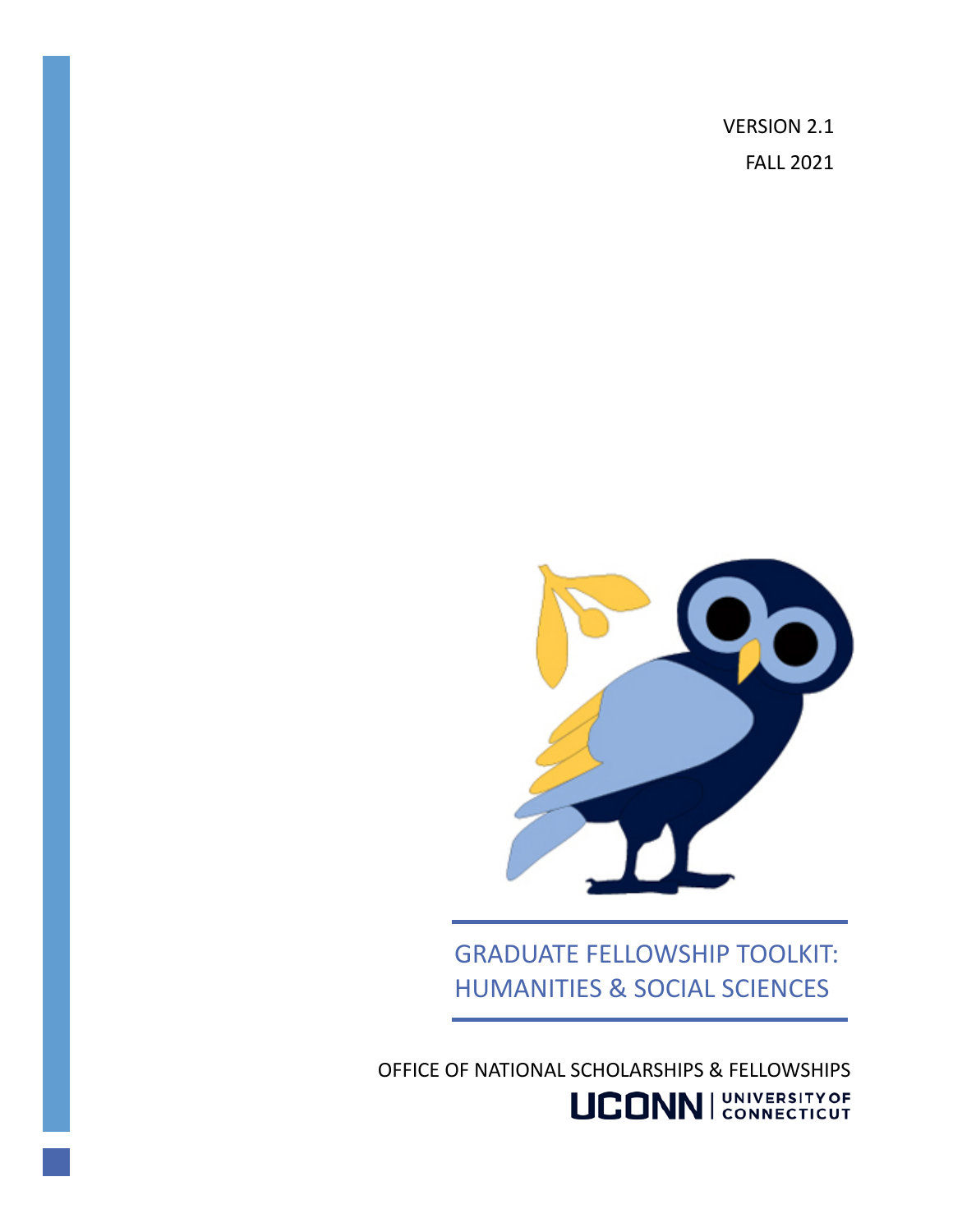# FELLOWSHIP TOOLKIT: HUMANITIES & SOCIAL SCIENCES

## **CONTENTS**

- 1. Fellowships & Scholarships V. Grants
- 2. Major Foundations
- 3. The Fellowship Search
- 4. Build Your Support Team
- 5. Application Timeline
- 6. Application Tips
- 7. Resources

# 1. FELLOWSHIPS & SCHOLARSHIPS V. GRANTS

## WHAT'S THE DIFFERENCE?

What kind of funding do you need to accomplish your goals? Are you looking for money to cover tuition and fees? Are you seeking to conduct research abroad? Do you need to cover your living expenses while you finish your dissertation? How far along are you in your degree program? What is your specific field (or subfield)? Answers to questions like these can determine what kind of funding if any – you may be eligible for. The first step is to understand the lingo:

The terms fellowship and scholarship are often interchangeable. Although the word "scholarship" is used more frequently to describe undergraduate funding and the word "fellowship" more o�en refers to graduate or professional funding, there are many exceptions to this tendency. In either case, fellowships and scholarships fund *people*, students and early career professionals. Grants, on the other hand, typically fund *projects*. In other words, a fellowship or scholarship is an investment in you as a scholar, while a grant supports specifically the work you propose to do. In your career as a graduate student, you might find yourself applying for both kinds of awards. This toolkit is designed mainly to address applicants for fellowships and scholarships, although some of our advice might apply to grant applications, particularly those to which an individual (as opposed to an institution) might apply, like the U.S. Student Fulbright Grant, for example.

## "INTERNAL" AND "EXTERNAL" FUNDING

Another distinction to be aware of is between internal and external funding sources. Internal funding, refers to UConn money. The Graduate School, departments, colleges and programs may receive money from the University budget, from the Foundation or other private donors to disburse in the form of scholarships, fellowships or grants. They may hold their own competitions to determine the recipients of these funds or have a standard procedure for distributing the money. Always check with your Department Head or Director of Graduate Studies to learn about what additional funding might be available to you.

UConn's Humanities Institute and Human Rights Institute also support graduate students in the humanities and social sciences; be sure to check out their fellowships and awards, deadlines and procedures.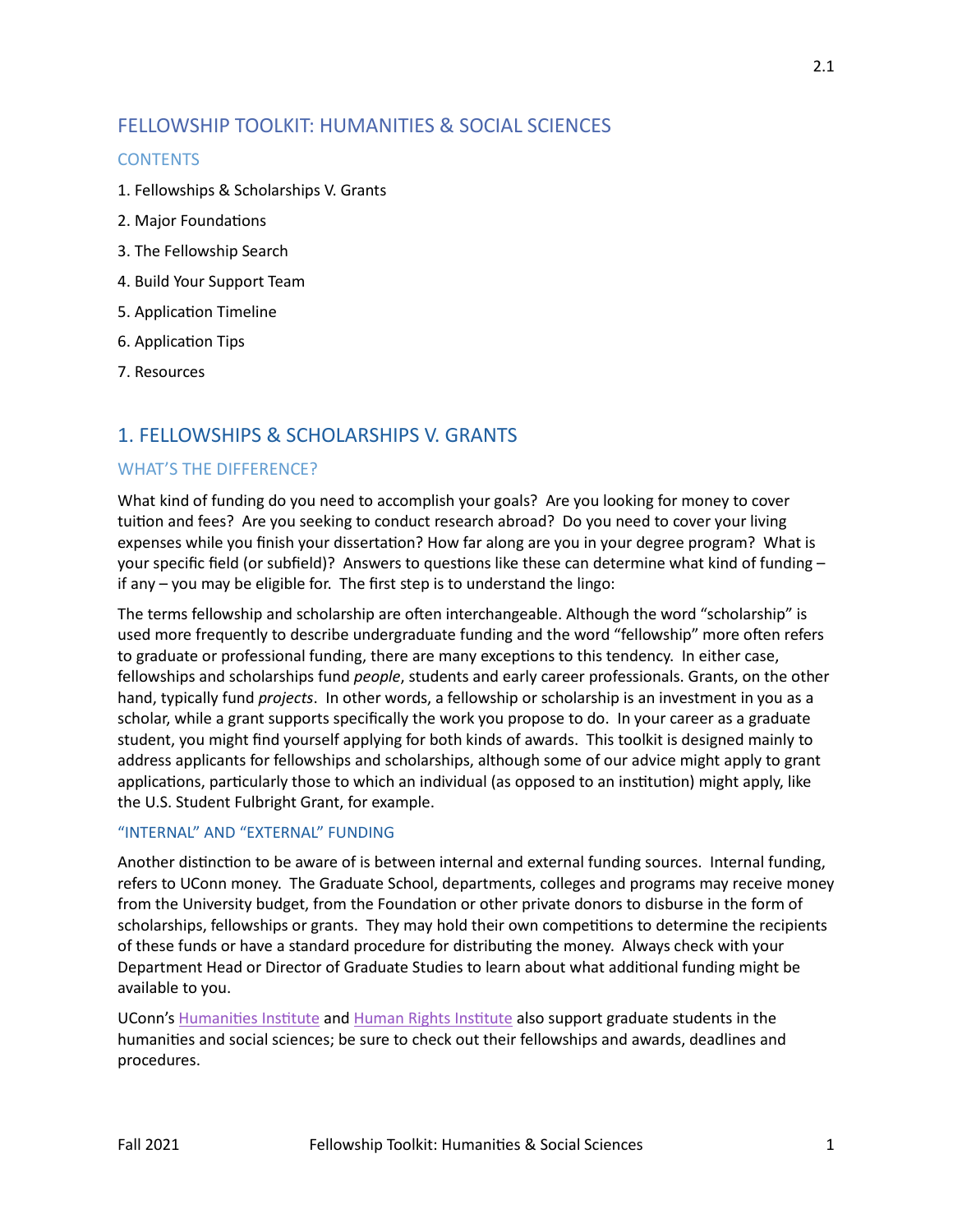This toolkit will focus mostly on "external" funding. External funding refers to money outside of the University that can be applied to scholarly endeavors. Sometimes this money can be applied to your work on site in graduate school, but sometimes the funding is attached to an off-site residential program or research at a specific archive or location.

## **GRANTS**

Big institutional grant applications at the University of Connecticut are handled by the Sponsored Program Services (SPS) in the [Office of the Vice President for Research](http://research.uconn.edu/) (located in Wheten Bldg. on the Storrs campus). SPS manages applications for limited submission, government and private grant competitions, external sources that fund millions of dollars of research at UConn. They also ensure that strict regulations and institutional practices are followed in securing and utilizing grant resources. These resources may be used to support studies, labs and even graduate or undergraduate assistants working for the Principal Investigator (PI) of a particular project. As a graduate student, you may be the mastermind of your own project, but may not qualify as a PI for a government grant, in which case, your faculty mentor might serve in that role for you, if your project qualifies for such an award.

A great way to learn about grants in your field is through your faculty and their experiences applying for grants. You may find that scholars in the humani�es and social sciences quickly bemoan the fact that the kind of large multi-million dollar government grants sometimes available in the sciences are quite scare (if non-existent) in other disciplines. You are more likely to find funding through private foundations and other non-profit organizations. SPS hosts useful [search tools,](https://ovpr.uconn.edu/services/research-development/research-resources/) like the [PIVOT Database](https://rdl.lib.uconn.edu/databases/1733) that includes grant funding (as well as fellowship opportuni�es) for graduate students.

The College of Liberal Arts and Sciences' Business Services Center (in the Austin Bldg. on the Storrs Campus) also provides [Grants Management Services](http://bsc.clas.uconn.edu/grants/) at both pre-award and post-award stage. CLAS grants managers assist faculty, postdocs and graduate students who are applying for and receiving grant funding for their research. They can offer advice of preparing applications and help navigate the submission process. They work with SPS as necessary to ensure compliance. Likewise, th[e Office of](http://www.onsf.uconn.edu/)  National Scholarships & Fellowships (ONSF, located in the Rowe Bldg. on the Storrs campus), will assist graduate students and postdocs with some grant-like applications, such as Fulbright and the Fulbright-Hays DDRA, that are designed specifically for students (see "Fulbright," section 2). If you're not sure where to start, ONSF can also help point you in the right direction!

### MORE THAN FINANCIAL AID

Merit fellowships and scholarships may fund your education, but at the graduate level especially they are also a mark of distinction. Securing a wellknown award can launch a career and ease the transition from graduate school to an academic appointment. That said, *not* winning one of these awards doesn't necessarily mean you are in the wrong profession. You can do everything right, and still not win.



All this is to say that fellowships and scholarships for advanced study are not the same as "getting financial aid." Indeed, you may also be relying on loans and other sources of need-based aid. You may be relying on a teaching, research or graduate assistantship to waive your tuition and ensure a steady supply of mac and cheese. Graduate school, especially for those who come out of salaried professional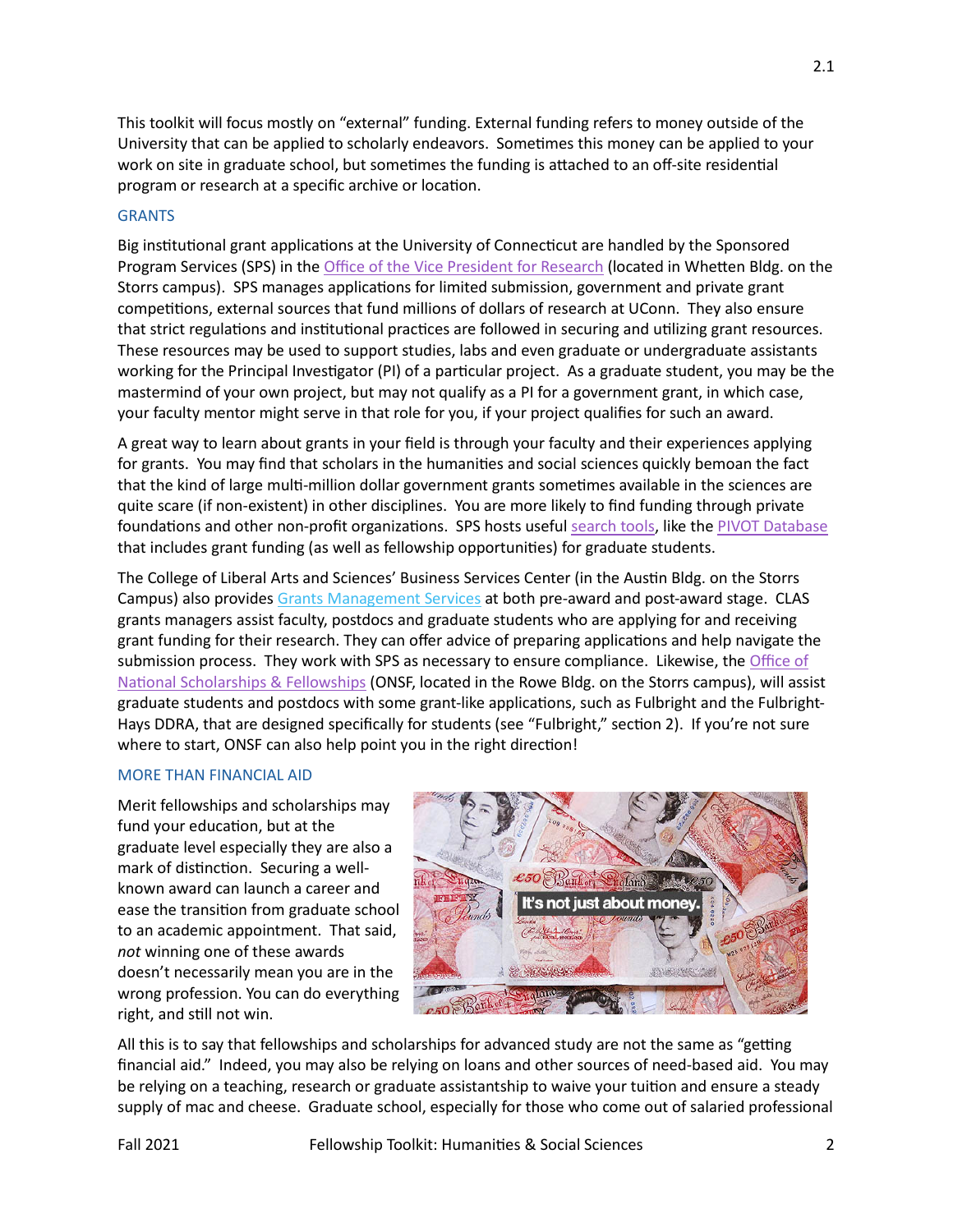lives, can be financially trying and risky. Chances are the hard work will pay off intellectually, but will it pay the bills? Many graduate students are frustrated that there just aren't more fellowships and scholarships to support all the individuals who want to participate in advanced studies. This is especially the case at the master's level, where very few external awards exist for the humanities and social sciences. In these disciplines, the funding tends to be reserved for later-career graduate students, usually ABD ("all but dissertation") doctoral candidates. What's a master's student to do?

Securing an external fellowship or scholarship should never be "Plan A" when financing your graduate education. You need a more reliable plan: savings, loans, assistantships, other employment, etc.

**Likewise, being offered an internal fellowship from a school may prompt your decision to atend, but this good fortune should not keep your from applying for external awards, which lend pres�ge and**  additional support to your degree program. In fact, demonstrating that you are already funded makes you MORE competitive for these external awards. It may not seem "fair" when awards pile up around the same person. But, think about it: if already-funded strong candidates receive additional external funding, that could free-up internal funding for graduate students who need more time to develop as a scholars. If you are a Harriott, Crandall, or Jorgensen Fellow, or have received other department support, apply now!

In other words, you need to be a strong candidate *before* you apply for an external graduate fellowship, regardless of financial need. Selection criteria varies from award to award, but generally, strong candidates have high GPAs & test scores, a rigorous academic plan, strong letters of support, publications and/or presentations and sometimes teaching and/or research experience, language training, mentoring experience and other involvement. If you are uncertain about your qualifications, you should seek advice from your faculty, ONSF or other professionals in your field. You may find you need to bolster some credentials before you apply, but don't self-eliminate too early. Some competitions allow you to apply multiple times. A first shot can sometimes hit the mark or, at the very least, offer experience on how to do better next time.

#### WHY BOTHER?

Academics in the humanities and social sciences need a thick skin in a current climate that by all measures undervalues their contributions to society. Science, technology, engineering and mathematics appear to be a national priorities when you add up available research dollars; however, even STEM scholars are feeling the pressures of cuts to publicly-funded programs like the National Science Foundation. Debates about the vital importance of humanities and social science research are forming in response to these across-the-board cuts and the climate will hopefully improve as scholars continue to defend their role in the advancement of our society. Philosophically, facing the politics and economics of academic research can be an important lesson in humility and integrity.

The bad news is that your passion for your subject area may not be shared by those who guard scarce resources. You might find that your specific degree program, thesis, dissertation project or field of study is not eligible for any award at this time. Or you may need to make a deliberate case as to why your interest is, in fact, part of their agenda.

The good news is that learning how to defend the value of your pursuits as you think about and apply for fellowships can be enormously rewarding and can lead to long-term gains, even if immediate gains seem unavailable. In other words, the pursuit for funding can assist you in your thinking as a scholar, demanding that you articulate your ideas with care and precision in ways that a wide audience can appreciate your vision and potential. If you are not awarded a fellowship, you have still gained insight into your own topic and purpose. Such insight can be enormously helpful as you look ahead to your career, to job interviews and future funding opportuni�es. Students applying for fellowships find that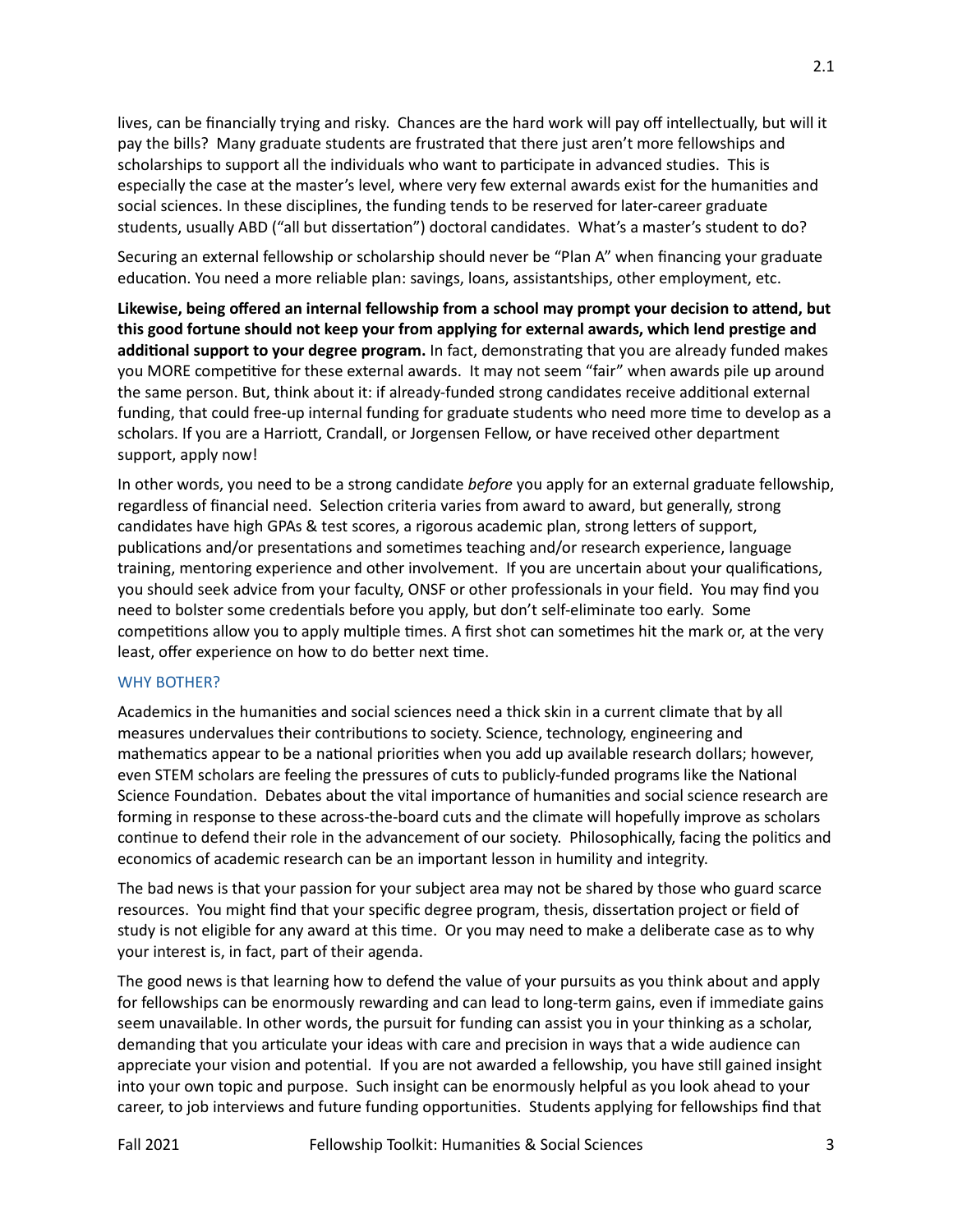the process can improve an abstract, bibliography or other materials required for degree completion. A�er defending a project for a major award, you might feel more secure as your face your actual dissertation defense.

Applying for fellowships is one way of entering your profession, the conversations that are current and contentious, and your experience may not always be positive, but should always be instructive. Remember that you have zero chance of winning what could be a careerdefining award if you don't apply. If you don't win, however, that doesn't mean you can't move your research forward in other ways. Always get feedback from fellowship foundations, if possible, and *never* take rejection personally. Move forward knowing that you are all the more prepared for the next opportunity. (It might be time to invest in some inspirational wall art.)



## 2. MAJOR FOUNDATIONS

## FOUNDATIONS

Private foundations are a key source of funding for scholarship in the humanities and social sciences. Below is a list of major players in this arena. Knowing the foundations that support your field can be especially valuable as new opportuni�es arise or as you get more involved in your profession. For a comprehensive listing, SPS subscribes to an online Foundation Directory: https://rdl.lib.uconn.edu/databases/1832.

- **E** American Anthropological Association Minority Dissertation Fellowship
- American Association of University Women (AAUW)
- **American Council of Learned Societies (ACLS)** 
	- Mellon Fellowship for Dissertation Completion
	- various postdoctoral fellowships
- American Historical Association (AHA) Research Grants
- **American Philosophical Society**
- American Political Science Association (APSA) Minority Fellowships
- American Psychological Association (APA)
- American Sociological Association (ASA) Minority Fellowships
- **EXECUTE:** Charlotte W. Newcombe Doctoral Dissertation Fellowships
	- study of ethical or religious values in humanities and social sciences
- **Council for European Studies (CES)** 
	- Mellon-CES Dissertation Completion Fellowships in European Studies
	- Pre-Dissertation Completion Fellowships
- DAAD (German Academic Exchange Service) Graduate Research Grants, Fellowships & Postdoctoral Fellowships
- **Fig. 2** Folger Shakespeare Library Postdoctoral Fellowships
- Ford Foundation Diversity Predoctoral, Dissertation and Postdoctoral Fellowships
- Foreign Language and Area Studies (FLAS) Fellowships
- **FILLAT 4.5 THST INTER IS ASSET ASSET IS A STARK IN ASSET ASSET IS A STARK THEORY FELLOWSHIPS) F** Thubriships)
- Fulbright-Fogarty Fellowships in Public Health
- Fulbright-Hays Doctoral Dissertation Research Abroad Fellowships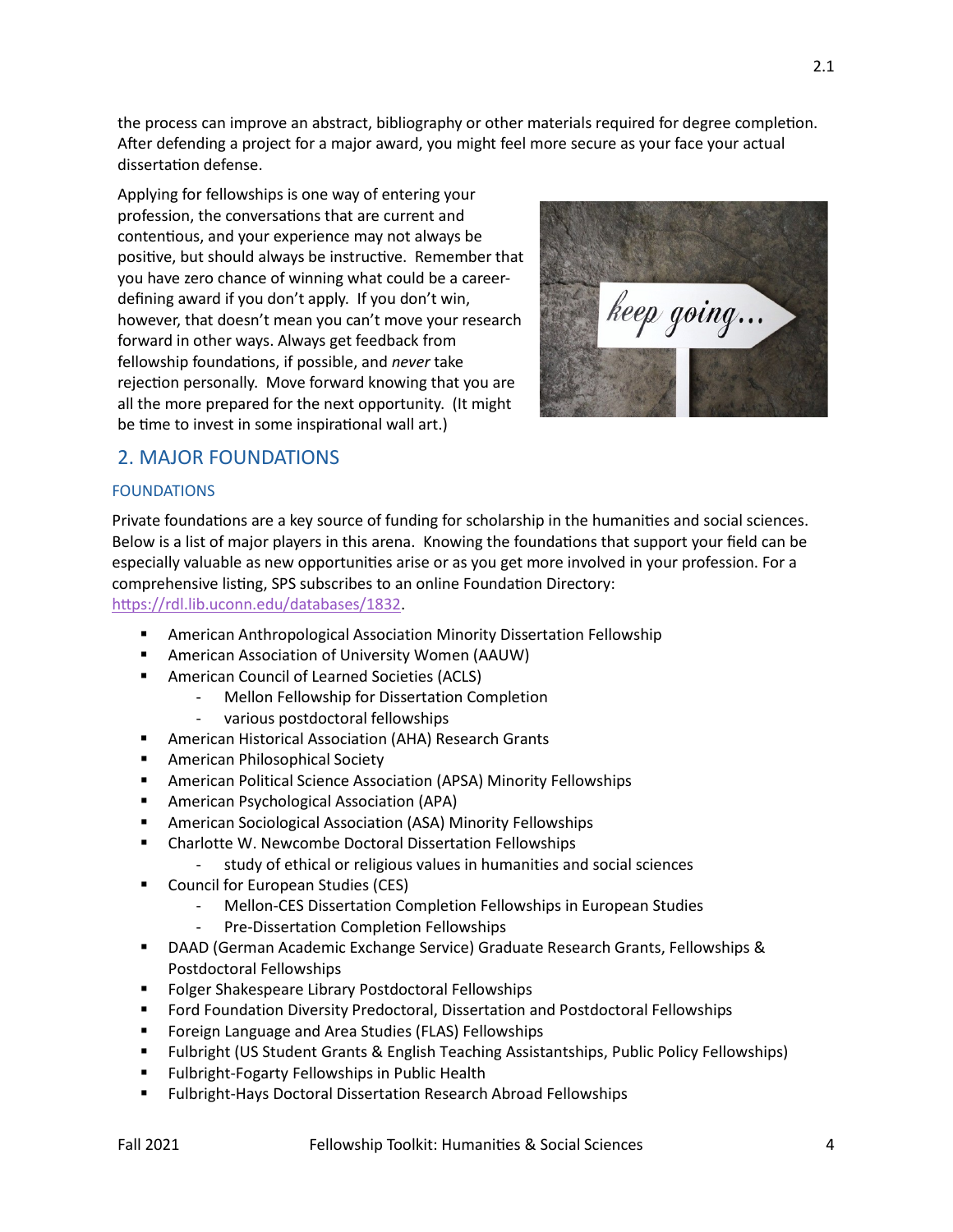- **Josephine de Karman Dissertation Fellowships**
- Mellon Postdoctoral Fellowships (various institutions)
- National Science Foundation (NSF)
	- Graduate Research Fellowship Program (GRFP)
	- Graduate Research Opportunities Worldwide (GROW) *restricted to NSF-GRF recipients*
	- Social, Behavioral & Economic Sciences (SBE) Postdoctoral Research Fellowship
- NSEP David L. Boren Graduate Fellowships
	- These fund the study of critical languages
- **Paul & Daisy Soros Fellowships for New Americans**
- **Smith Richardson Foundation World Politics and Statecraft Fellowship**
- Smithsonian Institute Predoctoral, Dissertation & Postdoctoral Fellowships
- Social Science Research Council (SSRCC)
	- Abe Postdoctoral Fellowship Program
	- Dissertation Proposal Development Fellowship (DPDF)
	- Eurasia Program Fellowships
	- International Dissertation Research Fellowship
	- Postdoctoral Fellowship for Inter-Asian Transregional Research
- US Department of State Charles B. Rangel International Affairs Graduate Fellowships
- US Office of Personnel Management (OPM) Presidential Management Fellows
- **UNESCO Graduate Fellowships**
- USAID Donald M. Payne International Development Graduate Fellowship
- Wenner-Gren Foundation for Anthropological Research Dissertation Fieldwork Grants
- Woodrow Wilson National Fellowship Foundation Pickering Graduate Foreign Affairs Fellowship
- **EXECT:** Yivo Institute for Jewish Research Fellowships

## WORKING WITH FOUNDATIONS

When you apply for a fellowship you are bound to have questions. ONSF and your primary faculty mentors can help with some of these questions, but the best resource is the foundation itself. They are the ultimate arbiters when it comes to competition rules and procedures. Do not hesitate to contact a helpline or foundation directly if you are unclear about any part of the application process. Remember, the people answering the phone are rarely (if ever) part of a review committee. And they are always eager to help candidates submit their applications correctly and in full – it makes their job easier! Pick up the phone, if there is a number; otherwise, email response rates vary by foundation. Don't be afraid to reach out multiple times if you need to.

## FULBRIGHT & FULBRIGHT-HAYS DDRA



Most individual graduate fellowships do not require an institutional endorsement or campus process. Fulbright is a popular exception, however. If your graduate work would benefit from research abroad, the U.S. Student Fulbright Program could be an ideal choice. These Department of State-

sponsored awards fund up to one year of independent research or study abroad. The Institute of International Education (IIE) promotes and runs the competition: http://us.fulbrightonline.org/.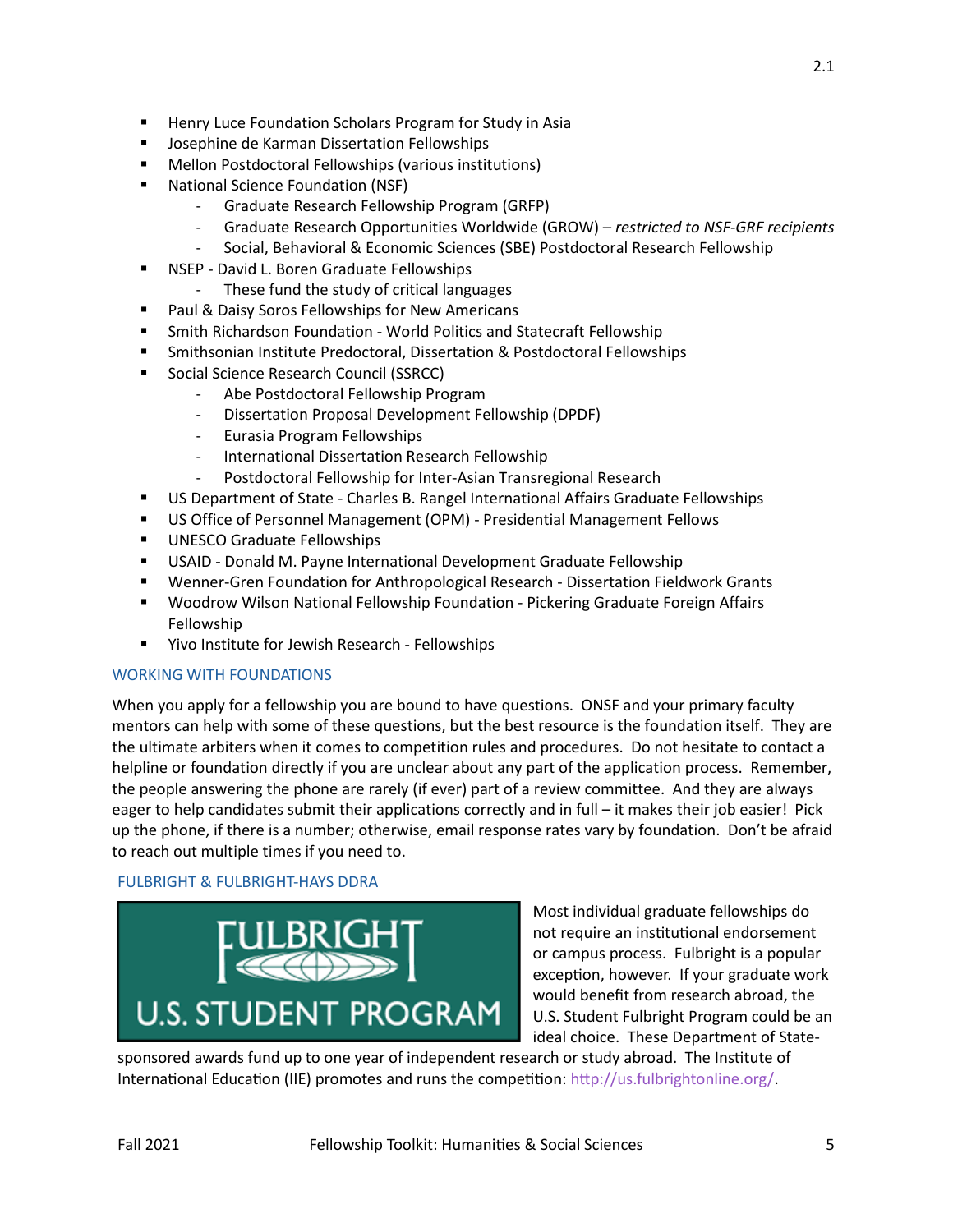Students generally work with their current institution to submit applications. Campus review committees assist IIE with an initial screening. Even before this step, most campuses have an FPA (Fulbright Program Advisor) to assist candidates with application preparation. UConn's FPA is LuAnn Saunders-Kanabay, Assistant Director of ONSF. Her office of located on the  $4<sup>th</sup>$  floor of the Rowe Building (Room 407). Interested candidates should contact her early in the process to ensure that they put together a strong application by the campus screening deadline, which is in mid-September of each year. She has advising hours on [nexus.uconn.edu](https://nexus.uconn.edu/) and can be reached a[t luann.saunders](mailto:luann.saunders-kanabay@uconn.edu)[kanabay@uconn.edu.](mailto:luann.saunders-kanabay@uconn.edu) An overview of [our campus process](http://www.onsf.uconn.edu/find-scholarships/sample-page/fulbright-u-s-student-program/) can be found on the ONSF website.

The Fulbright-Hays Dissertation Doctoral Dissertation Research Abroad (DDRA) is a distinct award that funds field research abroad. The competition for the Fulbright-Hays is run by the Department of Education, which as a government agency requires compliance and a level of complexity usually reserved for the tax code. Ms. Saunders-Kanabay and ONSF work closely with SPS on what looks like a hybrid grant-fellowship application. The deadline for the Fulbright Hays can change dramatically from year to year, as can the preferred qualifications. Still, it is a substantial award, and we are happy to walk eligible students through the details of this exacting application.

#### OTHER AWARDS

Other individual awards that require some level of institutional support include (but are not limited to) the Presidential Management Fellowships and the Trudeau Foundation Doctoral Scholarships (for Canadian citizens). For assistance with these and all other inquiries about fellowships in the humanities and social sciences, you may contact Vin Moscardelli, Director of ONSF. His office is also located on the 4th floor of the Rowe Building (Room 426A). He also has hours on Nexus and can be reached at [vin.moscardelli@uconn.edu](mailto:vin.moscardelli@uconn.edu).



*ONSF is located on the fourth floor of the Rowe Building (Room 426A)*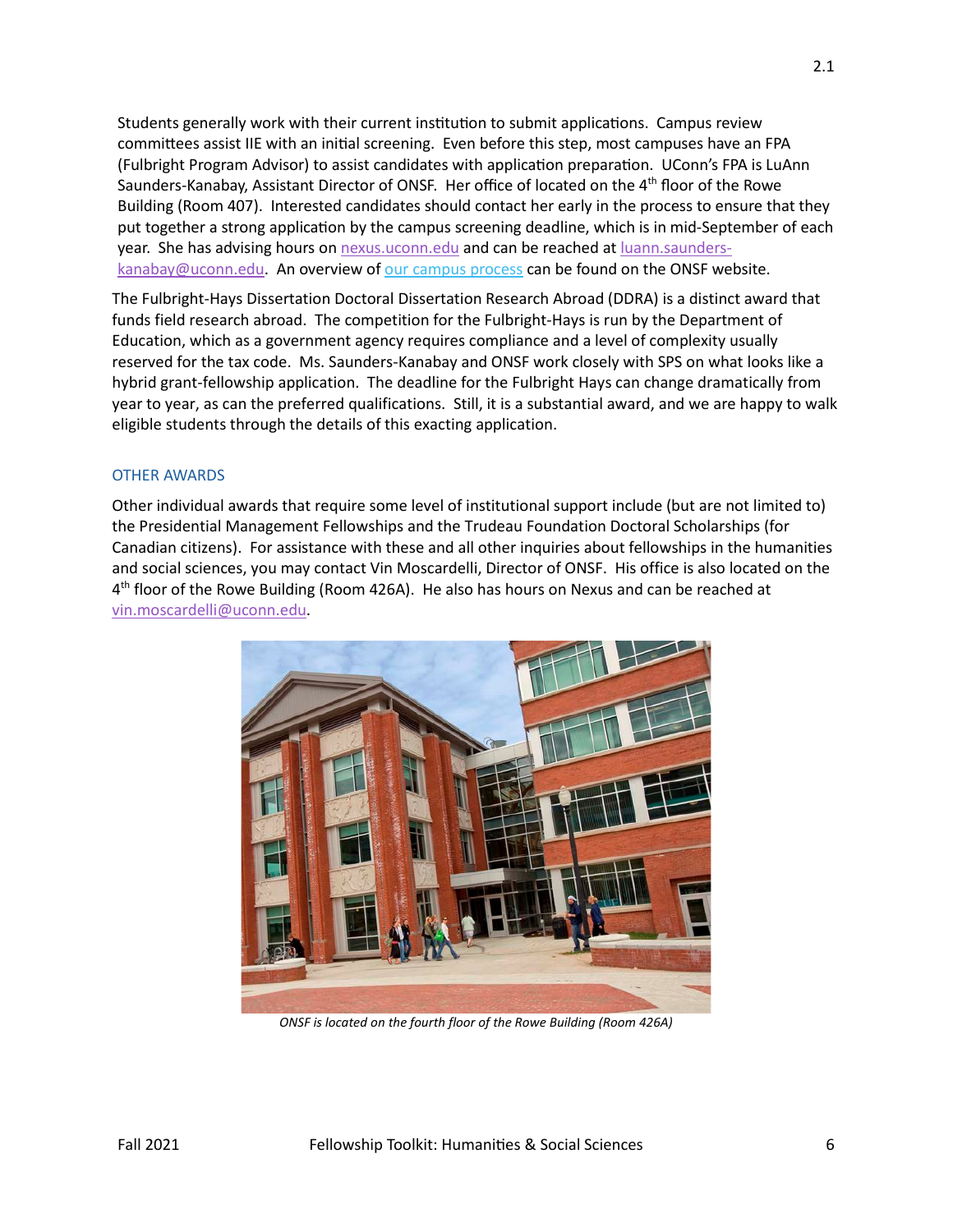# 3. THE FELLOWSHIP SEARCH

| Date |   |   |    |   |   |   |   | Name |   |    |   |   |    |   |   |   |   |   |   |   |   |   |    |   |
|------|---|---|----|---|---|---|---|------|---|----|---|---|----|---|---|---|---|---|---|---|---|---|----|---|
|      | Т | т | 5  | s | н | K |   | F    | ٧ | R  | н |   | R  | 7 | Н | В | р |   | Ε | D | н | R | Ν  | 5 |
| N    | N | W |    | W | W | c |   | G    | D | F  |   | F | В  | ٥ | Ε | М | V | Κ | Ε | р | т | р | D  | 0 |
| s    | R | X | Ν  | 0 | ٥ |   | U | с    | E | F  | 0 | U | Ν  | D | Δ |   |   | 0 | N | Z | W | D |    | R |
| F    | E | н | J  | 0 | F | X | т | т    | 0 | ٥  | F | U | В  | м | D | с | Ε | н | W | R |   | Т | ı. | 0 |
| G    | c | Ν |    | D | ε | В | M | 0    | с |    | Ε | Ν | ε  | т | т | Ω |   | R | Δ | н | с | F | В  | 5 |
| R    | Ν | 0 | L  | R | Н | 5 | Υ | т    |   | т  | V | Κ | Ε  | W | ٥ | ٥ | н | M | н |   | F | G | т  | А |
| F    | E |   | X  | 0 | M | G | Δ | R    | s | Δ  | G | Ν | F  | G | М | v | n | Ν | U | Δ | Δ | F | R  | W |
| р    | р | т | т  | W | R | L | с | К    | К | J  |   | В | 5  | ٧ | Ν |   |   | М | v | д | м | G | G  | V |
| M    | s | Δ | ٧  | W | p | т | D | Δ    | M | р  | N | 5 | J  | Ε | Н | D | s | U | U | Δ | N | 0 | 0  | Н |
| E    | D | D | v  |   | G | V | M | γ    | V | ٥  | M | D | K  | G | D | W | Δ | W | J |   | 0 | К | M  | G |
| E    | U | N | J. | L | 5 | c | R | s    | s | ı. | В | N | ı. | G | U | В |   | N | R | χ | Z | Н | Δ  | Н |
| E    | Т | U | Ε  | 5 | ٥ | E | G | 0    | т | м  | Ε | R | Ε  | c | F | M | ٥ | E | т | 0 | С | N | D  | р |
| γ    | F | 0 | c  | 0 | Ε | M | G | н    | ٥ | W  | В | Δ | ı  | Ε | V | U | κ | R | т | G | γ | Ε | Δ  | Е |
| К    | N | F | н  | N | В | F | s | p    | B |    |   | E | Ε  | Е | Z | с | B | Ω | E |   | M | D | Δ  | Х |
| Т    | W | D | Δ  |   | Δ | ٥ | L | Ε    | U | R  | т | ٧ | н  | 0 |   | γ | κ | Z | Т | Ν | ٥ | В | D  | U |
| Υ    | X | R | Н  | s | N | J | R | F    | Δ | F  | ν | v | G  | p | ı | W | G | F | М | Δ | 1 | т | Z  | К |
| Ν    | В | 0 | ٥  |   | D | R | К | G    | К | ٢  |   | Ε | F  | В |   |   | ٥ | н | J | ٢ | ٢ | D | ٥  | К |
| 0    | J | F | Δ  | ٥ | Υ | D | ٥ | W    | F | W  | F | R | Δ  | W | к |   | D | W | G | L | s | B | Ε  | D |
| U    | v | Ν | ٥  | Ν | 0 |   | L | E    | М | U  | v |   | R  | V | ٧ | v | н | Z | E | s | т | N | К  | Y |
| M    | м | н | J  | Ν | γ | н | s | J    | U | т  | s | z | K  | U | γ | R |   | н | с | м | р | Х |    | н |

# Find and circle these words:

| SMITHSONIAN | SPENCER              | A  |
|-------------|----------------------|----|
| PICKERING   | CHARLOTTENEWCOMBE    | Н. |
| DAAD        | <b>NSEPBOREN</b>     | SS |
| FULBRIGHT   | NSFGRFP              | F  |
| SOROS       | NEWBERRY             | М  |
| AAUW        | <b>WOODROWWILSON</b> |    |
|             |                      |    |

CLS **UCEFOUNDATION** SRC ORDFOUNDATION **IELLON** 

Made with www.SuperWordGames.com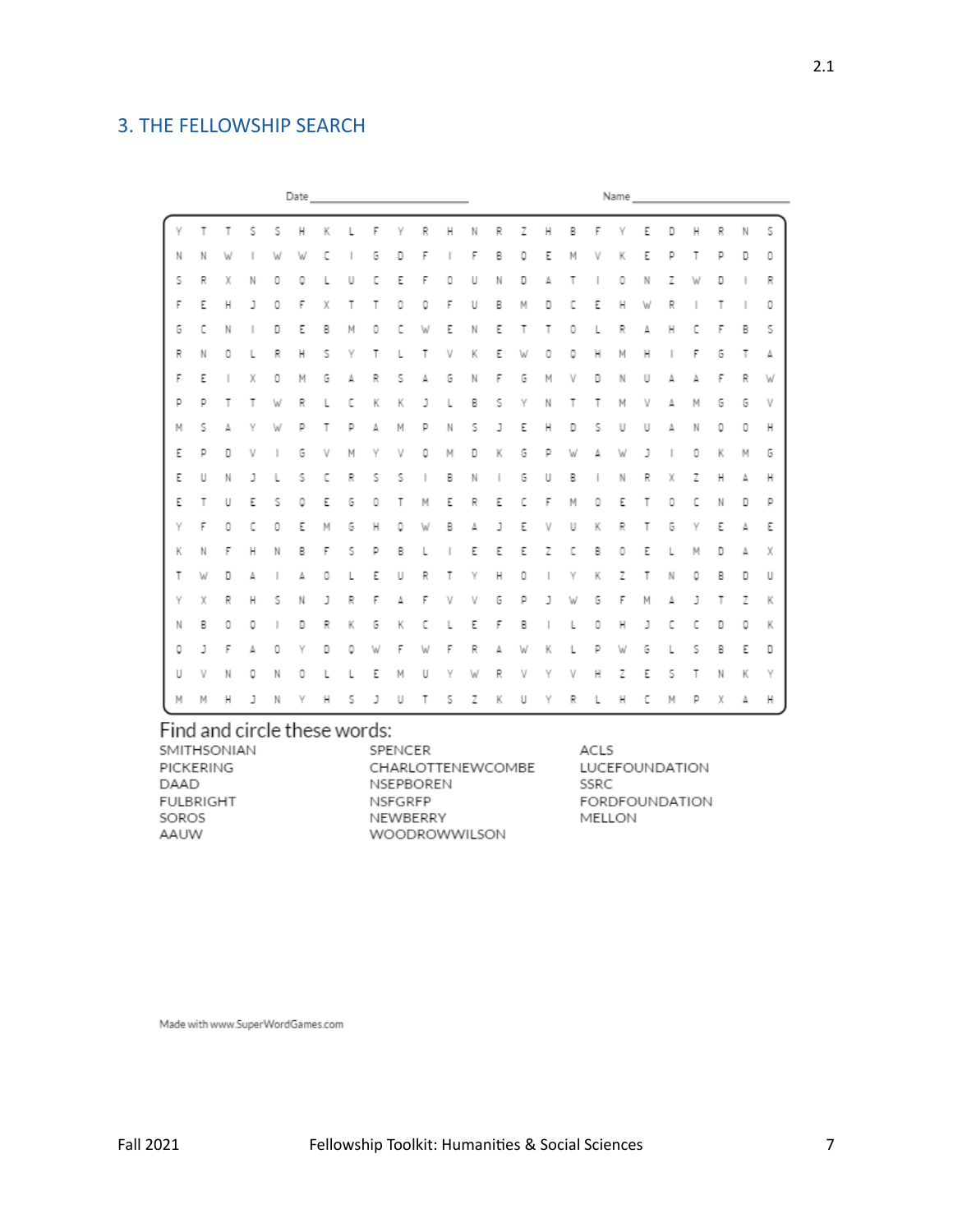Googling the major foundations is one way to discover prominent awards. There are also a variety of lists and databases out there that can help you identify which awards might be right for you. ONSF includes major awards on our website – [htp://onsf.uconn.edu](http://onsf.uconn.edu/) – along with upcoming deadlines and other resources. ONSF staff also post regularly on the Grad School Soapbox, which can alert you when deadlines approach; information on signing up for Soapbox is available at [htps://grad.uconn.edu/graduate](https://grad.uconn.edu/graduate-students/soapbox/)-students/soapbox/.

As mentioned earlier, the Pivot Database, hosted at UConn by SPS, contains graduate fellowships. One of the most active current databases for fellowships is [www.profellow.com.](http://www.profellow.com/) We also highly recommend the [graduate fellowship database](https://apps.grad.illinois.edu/fellowship-finder/) compiled by the University of Illinois (see Resources, section 7). Some awards have been "defunded" in recent years, and others have emerged, so always follow-up on a database or list by checking the foundation website for accuracy. A list of search engines ONSF staff have had good experiences with may be found at [htps://www.onsf.uconn.edu/find](https://www.onsf.uconn.edu/find-scholarships/other-uconn-resources/)[scholarships/other](https://www.onsf.uconn.edu/find-scholarships/other-uconn-resources/)-uconn-resources/.

Another great way to hear about awards is through your peers and faculty both here on campus and at conferences and other schools. Get in the conversation! In fact, the Graduate School-New Brunswick's Dean's Office at Rutgers, the State University of New Jersey, hosts GradFund Conversations, a public resource for all interested in graduate education, grants and fellowships. Check it out!

### A NOTE FOR INTERNATIONAL STUDENTS

International students are often quickly discouraged when they engage in a fellowship search. This is the case in the sciences particularly, where a lot of the funding comes from government sources that tend to limit competitions to U.S. citizens. Since many funding sources in the humanities and social sciences are private foundations, you may find fewer citizenship restrictions. You may even find opportunities like the AAUW International Fellowship that are designed specifically for you! Do be sure to check eligibility criteria FIRST before digging too deep into an award process. Don't waste your time if you are not eligible. Some awards may be open to non-U.S. citizens with Permanent Resident status – read the fine print and contact the founda�ons if you are unclear about the requirements.

Also check to be sure you may use the award where you need it. Some awards may be available only "in country" and may not be tenable at UConn.

#### SAMPLE AWARDS

Below is information about some of the major awards in the humanities and social sciences *(NB: Deadlines vary from year-to-year: check website for confirmation)*:

#### *Abe Fellowship*

The Abe Fellowship is designed to encourage international multidisciplinary research on topics of pressing global concern. The program seeks to foster the development of a new generation of researchers who are interested in policy-relevant topics of long-range importance and who are willing to become key members of a bilateral and global research network built around such topics. It strives especially to promote a new level of intellectual cooperation between the Japanese and American academic and professional communi�es commited to and trained for advancing global understanding and problem solving.

**Eligibility:** U.S. and Japanese citizens as well as to nationals of other countries who can demonstrate strong and serious long-term affiliations with research communities in Japan or the United States. Applicants must hold a Ph.D. or the terminal degree in their field, or have attained an equivalent level of professional experience at the time of application.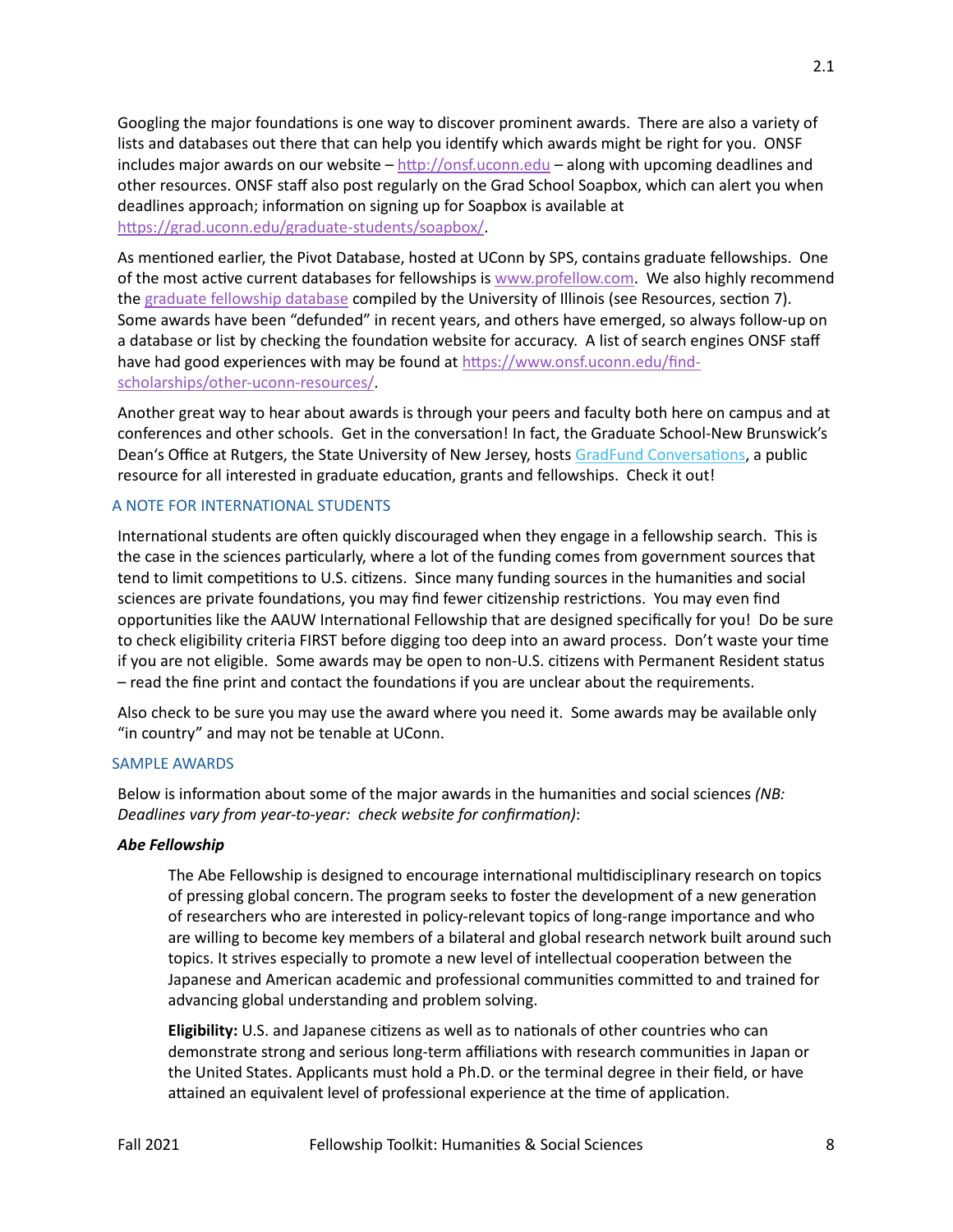#### **Amount:** Flexible

Sponsor: The Social Science Research Council (SSRC), the Japan Foundation Center for Global Partnership (CGP), and the American Council of Learned Societies (ACLS)

#### **Deadline Month:** September

#### *American Antiquarian Society: Hench Post-Dissertation Fellowship*

Year-long, residential post-doc at the American Antiquarian Society (Worchester, MA) to revise dissertation for publication.

Eligibility: No more than three years beyond dissertation

**Amount:** \$35,000

**Sponsor:** American Antiquarian Society & Andrew W. Mellon Foundation

Website: http://www.americanantiquarian.org/hench.htm

**Deadline Month**: October

#### *American Antiquarian Society: Short-Term Visiting Academic Research Fellowships*

1-2 months visiting research at the American Antiquarian Society (Worchester, MA)

**Eligibility:** Ph.D.'s and doctoral candidates engaged in disserta�on research. Candidates holding a recognized terminal degree appropriate to the area of proposed research, such as the master's degree in library science or M.F.A., are also eligible to apply.

**Amount**: \$1,850 per month or \$1,350 per month including housing in the Society's [Fellows'](http://www.americanantiquarian.org/roomrates.htm)  [Residence](http://www.americanantiquarian.org/roomrates.htm)

**Sponsor: American Antiquarian Society** 

**Website**: [htp://www.americanan�quarian.org/acafellowship.htm](http://www.americanantiquarian.org/acafellowship.htm)

**Deadline Month**: January

#### *American Jewish Archives Fellowships*

The Marcus Center's Fellowship Program provides recipients with month-long fellowships for research and writing at The Jacob Rader Marcus Center of the American Jewish Archives, located on the Cincinnati campus of the Hebrew Union College-Jewish Institute of Religion.

**Eligibility:** Post-docs & Ph.D. candidates who are completing dissertations

Amount: Fellowship stipends will be sufficient to cover transportation and living expenses while in residence in Cincinnati.

**Sponsor:** The Jacob Rader Marcus Center of the American Jewish Archives

**Website:** [htp://americanjewisharchives.org/programs/fellowship.php](http://americanjewisharchives.org/programs/fellowship.php)

#### **Deadline Month:** February

#### *Charlotte W. Newcombe Doctoral Dissertation Fellowship*

The Charlotte W. Newcombe Doctoral Dissertation Fellowships are designed to encourage original and significant study of ethical or religious values in all fields of the humani�es and social science.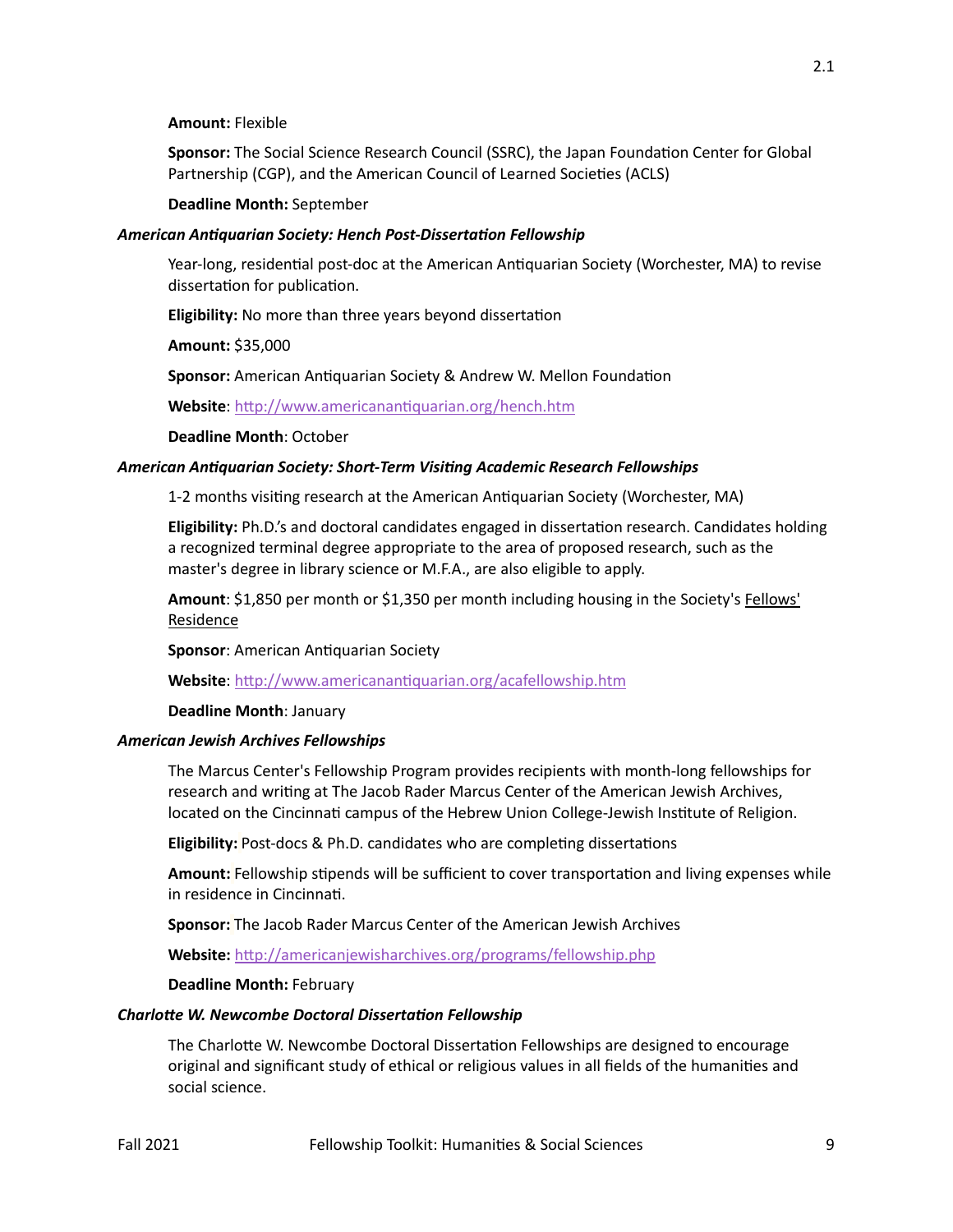**Eligibility:** PhD & ThD candidates (ABD)

**Amount:** \$25,000

**Sponsor: Woodrow Wilson Foundation** 

Website: http://www.woodrow.org/higher-education-[fellowships/religion\\_ethics/index.php](http://www.woodrow.org/higher-education-fellowships/religion_ethics/index.php)

#### **Deadline Month:** November

## *Drugs, Security and Democracy Fellowship*

DSD funded research must address the theme of drugs and at least one of the other two themes of security and democracy in Latin America or the Caribbean. These topics may include, but should not be limited to, the following issues and areas of study: political economy, antidemocratic strategies used by communities or states, legal frameworks and analyses, the impact on vulnerable groups, and the role of elites.

Eligibility: PhD candidates who have an approved dissertation prospectus, or postdocs.

**Amount:** 3-12 months of research expenses. Fellowship amounts vary depending on the research plan; however, support will be provided for travel and living expenses as well as associated research costs based on a budget reviewed by the SSRC.

**Sponsor:** The DSD Program is funded by the Open Society Foundations and the International Development Research Centre. The program is a partnership between OSF, IDRC, the SSRC, Universidad de los Andes in Bogotá, Colombia, and Centro de Inves�gación y Docencia Económicas in Mexico.

#### **Deadline Month:** January

#### *Ford Foundation Diversity Fellowships*

Ford Foundation Diversity Fellowships are designed to increase the diversity of the nation's college and university faculties by increasing their ethnic and racial diversity, to maximimze the educational benefits of diversity, and to increase the number of professors who can and will use diversity as a resource for enriching the education of all students.

Ford sponsors fellowships at the predoctoral, dissertation and postdoctoral levels.

**Eligibility:** All citizens, nationals, and permanent residents.

Amount: Annual stipend: \$24,000 (and higher). Expenses paid to attend at least one Conference of Ford Fellows.

Website: http://sites.nationalacademies.org/PGA/FordFellowships/PGA\_047958

#### *Huntington Library*

Various long and short-term residential fellowships available for PhD candidates, postdocs and faculty to research the library's collections (San Marino, CA).

Website: http://sites.nationalacademies.org/PGA/FordFellowships/index.htm

#### *Institute of Historical Research, Past & Present Postdoc Fellowships*

A one-year postdoctoral fellowship in history, tenable at the Institute (London, UK). Preference will be given to applicants who demonstrate a broad interest in processes of social, economic, political and cultural change, as manifested in their particular field of study. The Society wishes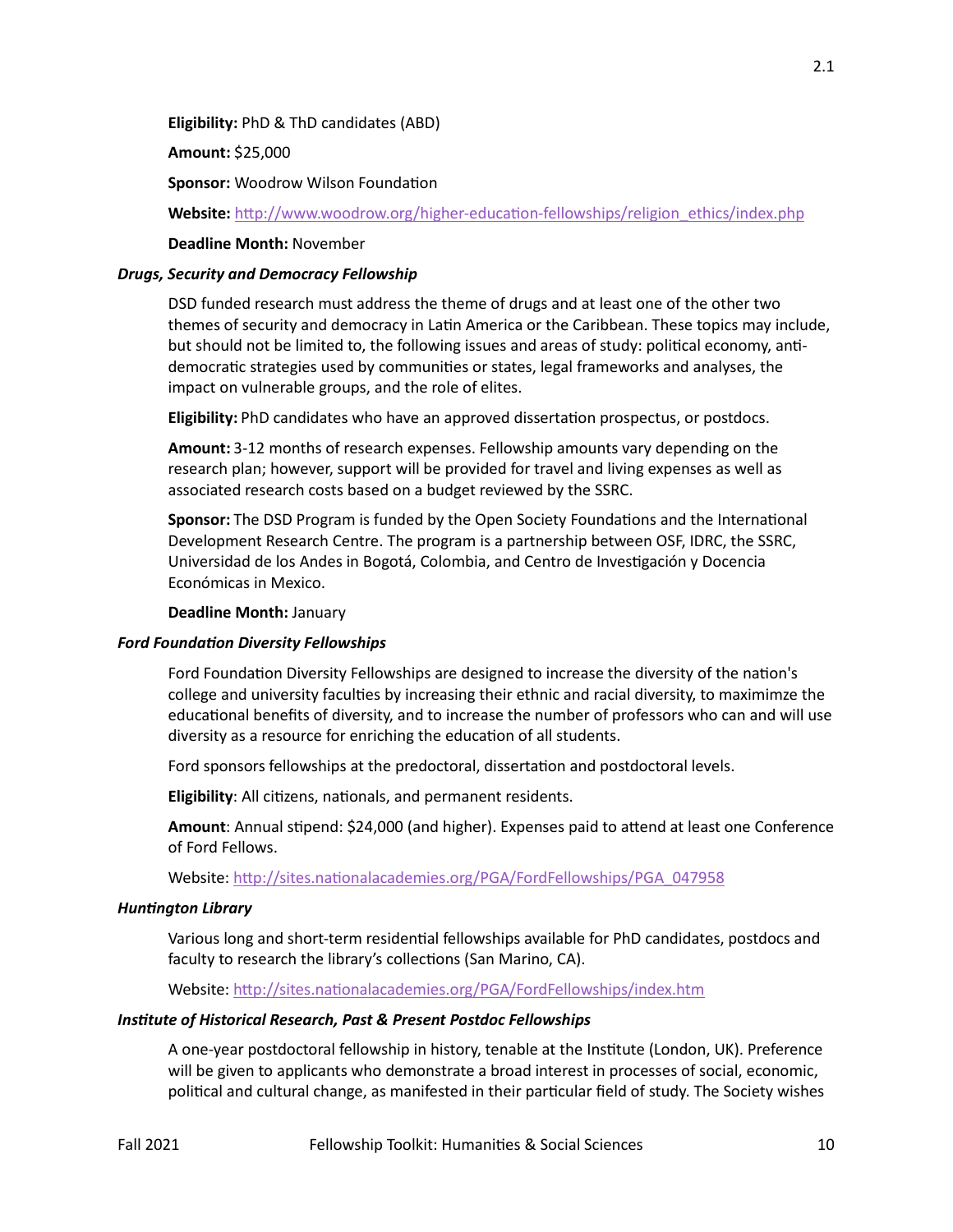to promote work of a kind that might be published in the journal Past & Present and its book series, which is published by the Oxford University Press.

**Eligibility:** Postdoctoral applicants who have recently completed a doctoral degree in history, or who will have submitted their thesis for examination by 1 October in the academic year in which the Fellowship is to be held. Applicants may be of any nationality. Those who have previously held another postdoctoral research fellowship will not be eligible.

## **Amount:** £20,000

**Sponsor:** Institute of Historical research and the Past & Present Society

**Website:** [htp://www.history.ac.uk/fellowships/past](http://www.history.ac.uk/fellowships/past-present-fellowships)-present-fellowships

## **Deadline Month:** April

## *Institute of Historical Research, Pearsall Postdoc Fellowship in Naval and Maritime History*

The Pearsall Fellowship is a one year postdoctoral Fellowship in Naval and Maritime History at the Institute (London, UK). Applications are encouraged for work on any aspect of Naval and Maritime History, in the broadest sense, anywhere in the world, from the fall of the Roman Empire in the West up to the present day.

**Eligibility**: Applicants may be of any nationality, and their PhD (or equivalent) may have been awarded in any country. Applicants must already have submited their doctoral thesis for examination, or be prepared to do so by 1 October of the academic year in which the award is to be held. Applicants who already hold doctorates must have been awarded them in the five years prior to October 2013.

## **Amount**: £22,000

**Sponsor: Institute of Historical Research** 

Website: http://www.history.ac.uk/fellowships/pearsall-fellowship-naval-and-maritime-history

## **Deadline Month**: April

## *Institute for Humane Studies Fellowships*

IHS awards graduate funding to "individuals who have a clearly demonstrated research interest in the intellectual and institutional foundations of a free society."

Eligibility: Full-time graduate students "dedicated to liberty." Non-U.S. citizens are eligible.

**Amount:** \$2,000-\$15,000/yr (renewable)

**Sponsor: Institute for Humane Studies** 

**Website:** [htp://www.theihs.org/humane](http://www.theihs.org/humane-studies-fellowships)-studies-fellowships

### **Deadline Month:** January

## *International Doctoral Scholarship for Studies Specializing in Jewish Fields*

The purpose of the Foundation's Doctoral Scholarship Program is to help train qualified individuals for careers in Jewish scholarship and research, and to help Jewish educational, religious, and communal workers obtain advanced training for leadership positions.

**Eligibility**: PhD students specializing in a Jewish field; dissertation proposal already approved. Non-U.S. citizens are eligible.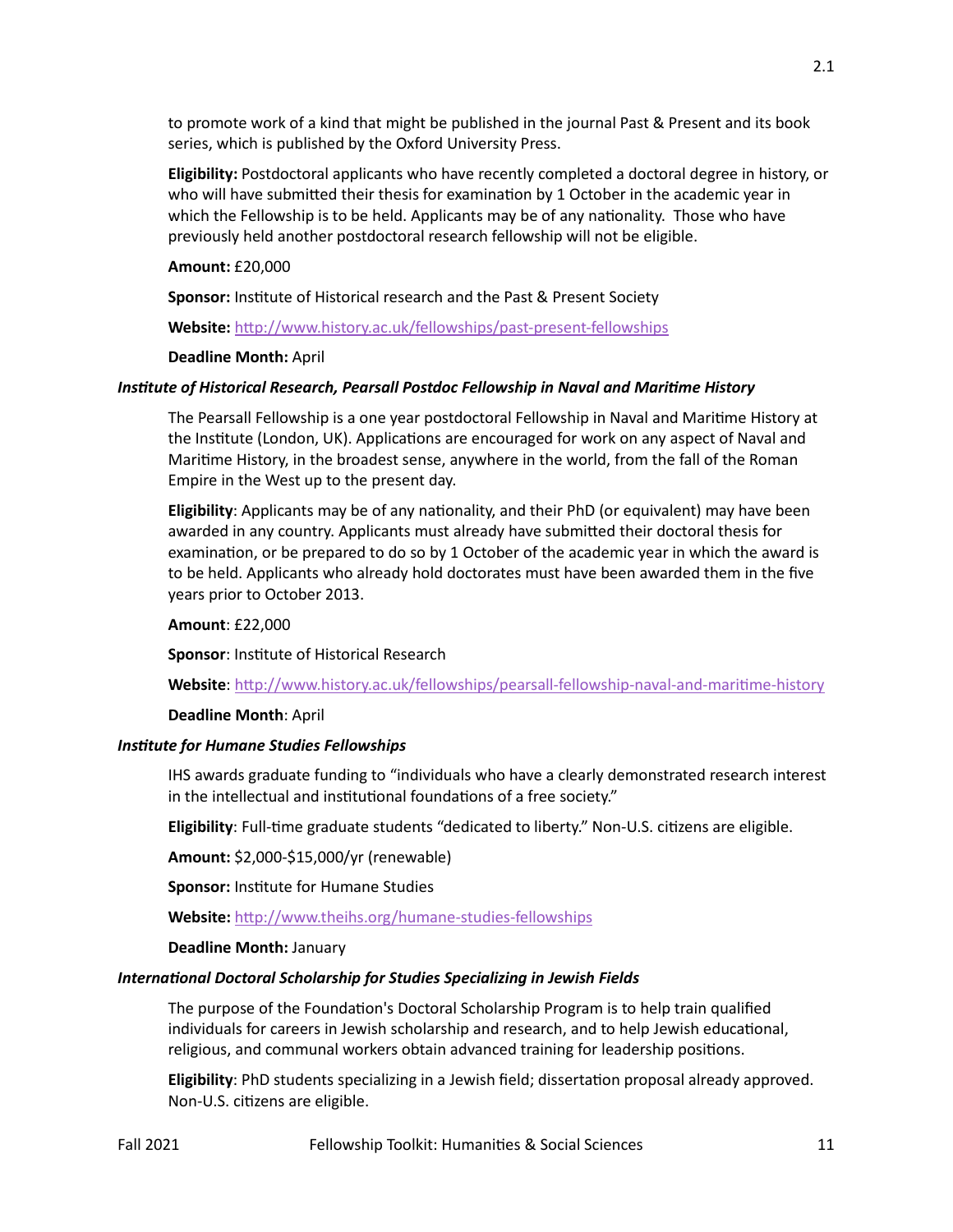**Amount**: up to \$10,000/yr. (renewable)

**Sponsor:** Memorial Foundation for Jewish Culture

**Website**: [htp://www.m�c.org/support/howto.html](http://www.mfjc.org/support/howto.html)

**Deadline Month**: October

#### *International Fellowship in Jewish Studies and Jewish Culture*

The purpose of the Foundation's Fellowship Program is to assist well-qualified individuals in carrying out an independent scholarly, literary or art project, in a field of Jewish specialization, which makes a significant contribution to the understanding, preservation, enhancement or transmission of Jewish culture.

Eligibility: "Any qualified scholar..." Non-U.S. Citizens are eligible.

**Amount**: up to \$10,000/yr. (renewable)

**Sponsor:** Memorial Foundation for Jewish Culture

**Website**: [htp://www.m�c.org/support/howto.html](http://www.mfjc.org/support/howto.html)

**Deadline Month**: October

#### *Jacobite Studies Trust Fellowships*

Funds historical research into the Stuart dynasty in the British Isles and in exile, from the departure of James II in 1688 to the death of Henry Benedict Stuart in 1807.

**Eligibility:** Any nationality. PhD students who have been registered on their programme for at least three years full-time or six years part-time; holders of doctorates awarded within two years.

**Amount:** £7,500

Sponsor: Institute of Historical Research & the Jacobite Studies Trust

**Website:** [htp://www.history.ac.uk/fellowships/jacobite](http://www.history.ac.uk/fellowships/jacobite-studies-trust-fellowships)-studies-trust-fellowships

## **Deadline Month:** March

#### *Japan Society for the Promotion of Science (JSPS) Fellowship*

Support for dissertation and postdoctoral research in Japan in the humanities and social sciences.

**Eligibility**: Recent PhD recipients and ABDs. Candidates must possess U.S. citizenship or permanent residency status. Permanent residents must provide a copy of a permanent resident card ("green card"). Researchers of Japanese nationality are ineligible.

**Amount**: Varies (long-term and short-term awards)

Sponsor: Fellows are selected by the Japan Society for the Promotion of Science (JSPS) based on nominations made by the SSRC Japan Advisory Board. The SSRC Japan Advisory Board recommends to JSPS up to 20 candidates annually from the social sciences and humani�es.

**Website**: [htp://www.ssrc.org/fellowships/jsps](http://www.ssrc.org/fellowships/jsps-fellowship/)-fellowship/

**Deadline Month**: December

### *Mellon/ACLS Dissertation Completion Fellowships*

2.1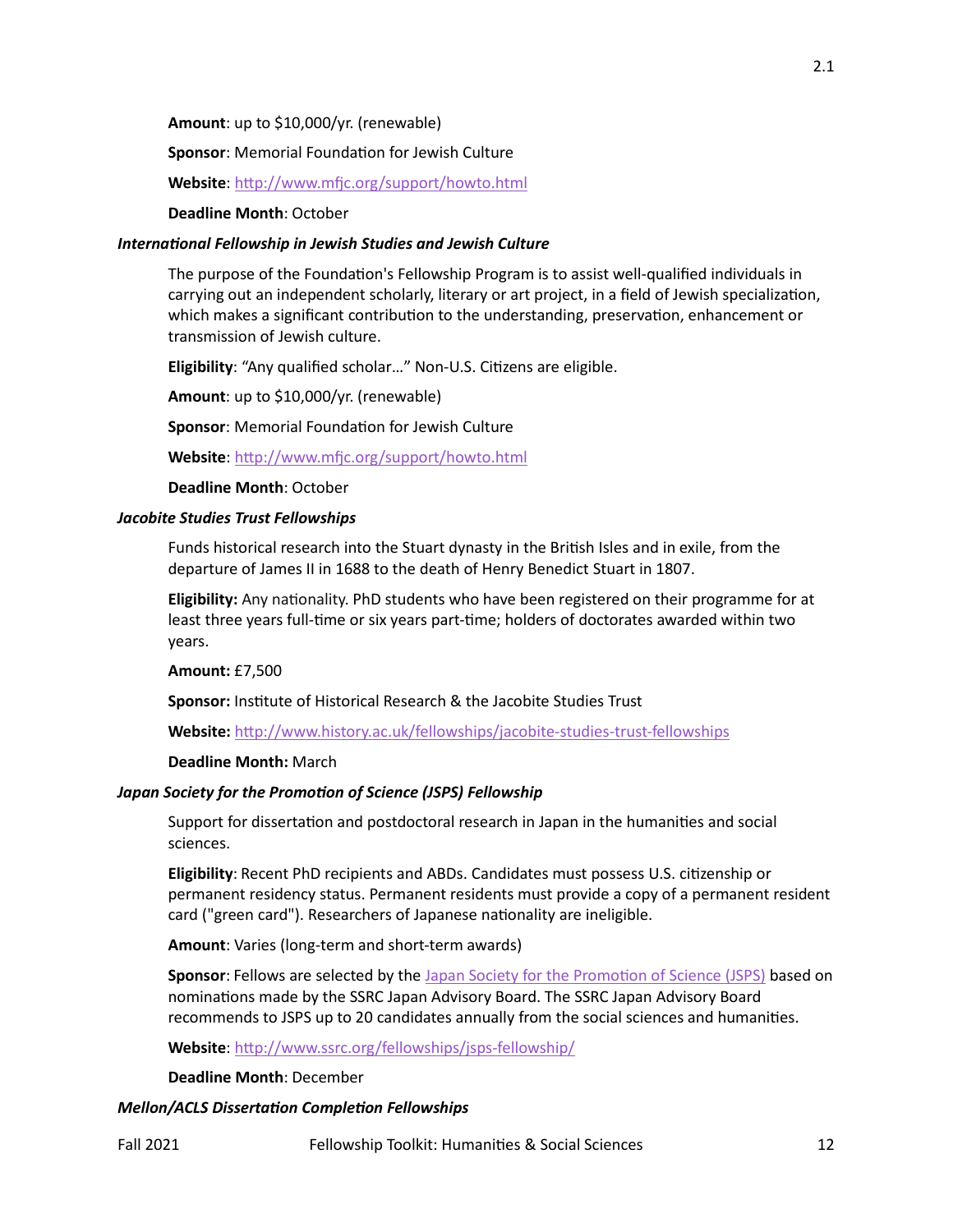**Eligibility:** Ph.D. candidates (ABD) in a humanities or social science

Amount: Stipend: \$25,000, plus funds for research costs of up to \$3,000 and for university fees of up to \$5,000

**Sponsor:** Andrew W. Mellon Foundation & American Council of Learned Societies

**Website:** [htp://www.acls.org/programs/dcf/](http://www.acls.org/programs/dcf/)

**Deadline Month:** October

## *Mellon/CES Dissertation Completion Fellowships*

Eligibility: PhD candidates in European studies who are ABD w/no more than one year left

Amount: \$25,000 stipend + up to \$3,500 health care waivers

Sponsor: Andrew W. Mellon Foundation and the Council for European Studies

Website: http://councilforeuropeanstudies.org/grants-and-awards/dissertation-completion

## **Deadline Month:** February

## *Mellon/CLIR Fellowships for Dissertation Research in Original Sources*

**Eligibility:** PhD candidates in humanities or social sciences (ABD);plan to do dissertation research primarily in original source material in the holdings of archives, libraries, historical societies, museums, related repositories, or a combination.

**Amount:** Up to \$25,000

Sponsor: Council on Library and Information Resources & the Andrew W. Mellon Foundation

**Website:** [htp://www.clir.org/fellowships/mellon](http://www.clir.org/fellowships/mellon)

### **Deadline Month:** November

### *Mellon/IHR Pre-dissertation Fellowships*

Seven Pre-dissertation Fellowships in the humanities are offered to candidates who wish to spend time in the UK for preliminary examinations of primary sources and archival material in order to draw up and refine a dissertation proposal. They are intended for the preliminary investigation of archives, and not for short-term research projects.

**Eligibility:** Doctoral candidates (ABD) in the humani�es

**Amount**: \$5,000

**Sponsor: Andrew W. Mellon Foundation & Institute of Historical Research** 

Website: http://www.history.ac.uk/fellowships/ihr-mellon-pre-dissertation-fellowships

**Deadline Month**: January

### *Mellon/IHR Dissertation Fellowships*

Five Dissertation Fellowships in the humanities are offered to candidates, who wish to spend time in the UK carrying out archival research for their dissertations.

**Eligibility:** Doctoral candidates (ABD) in the humani�es

**Amount**: \$25,000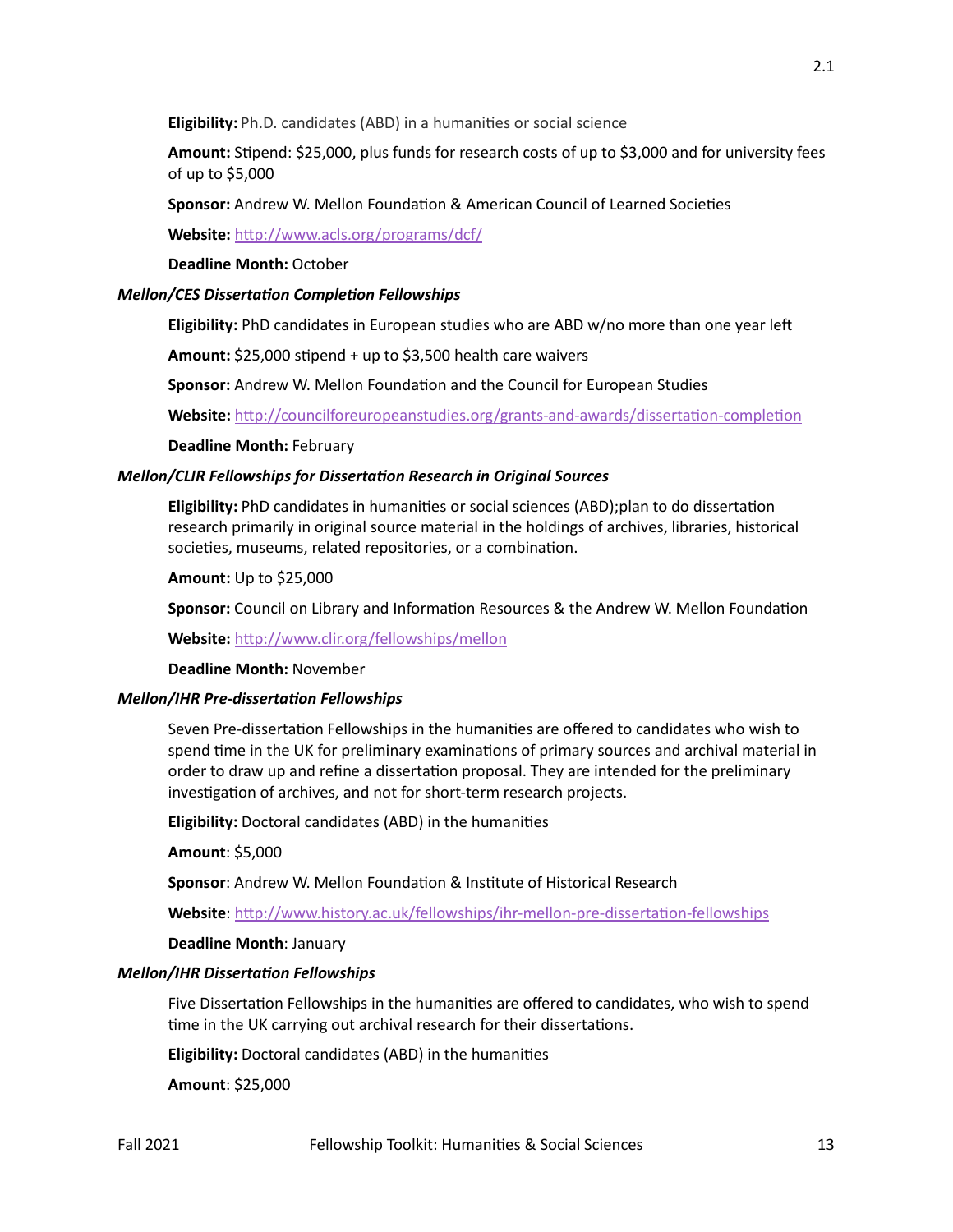## **Sponsor:** Andrew W. Mellon Foundation & Institute of Historical Research

Website: http://www.history.ac.uk/fellowships/ihr-mellon-pre-dissertation-fellowships

### **Deadline Month**: January

#### *Newberry Library Fellowships*

Fellowships at the Newberry Library (Chicago, IL) provide support for researchers who wish to use the library's collection.

**Eligibility:** Long-term fellowships are restricted to postdoctoral scholars; most short-term fellowships are open to PhD candidates (w/approved dissertation topic) and postdoctoral scholars.

Amount: \$4,200/mo (long term); \$2,000/mo (short term) stipends

**Sponsor:** Newberry Library

**Website:** [htp://www.newberry.org/fellowships](http://www.newberry.org/fellowships)

**Deadline Month(s):** Long-term: December; Short-term: January

### *Pickering Graduate Foreign Affairs Fellowship*

The Program seeks to recruit talented students in academic programs relevant to international affairs, political and economic analysis, administration, management, and science policy. The goal is to atract outstanding students from all ethnic, racial and social backgrounds who have an interest in pursuing a Foreign Service career in the U.S. Department of State.

**Eligibility:** United States citizens, 3.2+ GPA; candidates must be seeking admission to graduate school for the following academic year. Winners are expected to enroll in a two-year, full-time master's degree program in either public policy, international affairs, public administration, or in an academic field such as business, economics, political science, sociology, or foreign languages (U.S. graduate institutions only).

**Amount:** up to \$40,000 (each year for 2 year master's degree)

**Sponsor:** U.S. Department of State & the Woodrow Wilson National Fellowship Foundation

Website: http://www.woodrow.org/higher-education[fellowships/foreign\\_affairs/pickering\\_grad/progra](http://www.woodrow.org/higher-education-fellowships/foreign_affairs/pickering_grad/program.php)m.php

**Deadline Month:** February

### *Radcliffe Institute for Advanced Study Dissertation Grants*

**Eligibility:** PhD candidates with an approved disserta�on topic whose research requires use of the Schlesinger Library's collections (Cambridge, MA). Non-US citizens are eligible but should contact the library regarding visas and other required paperwork prior to applying.

**Amount:** up to \$3,000

Sponsor: Radcliffe Institute for Advanced Study, Harvard University

Website: http://www.radcliffe.harvard.edu/schlesinger-library/grants/dissertation-grants

**Deadline Month:** March

### *Smithson Postdoc Fellowship*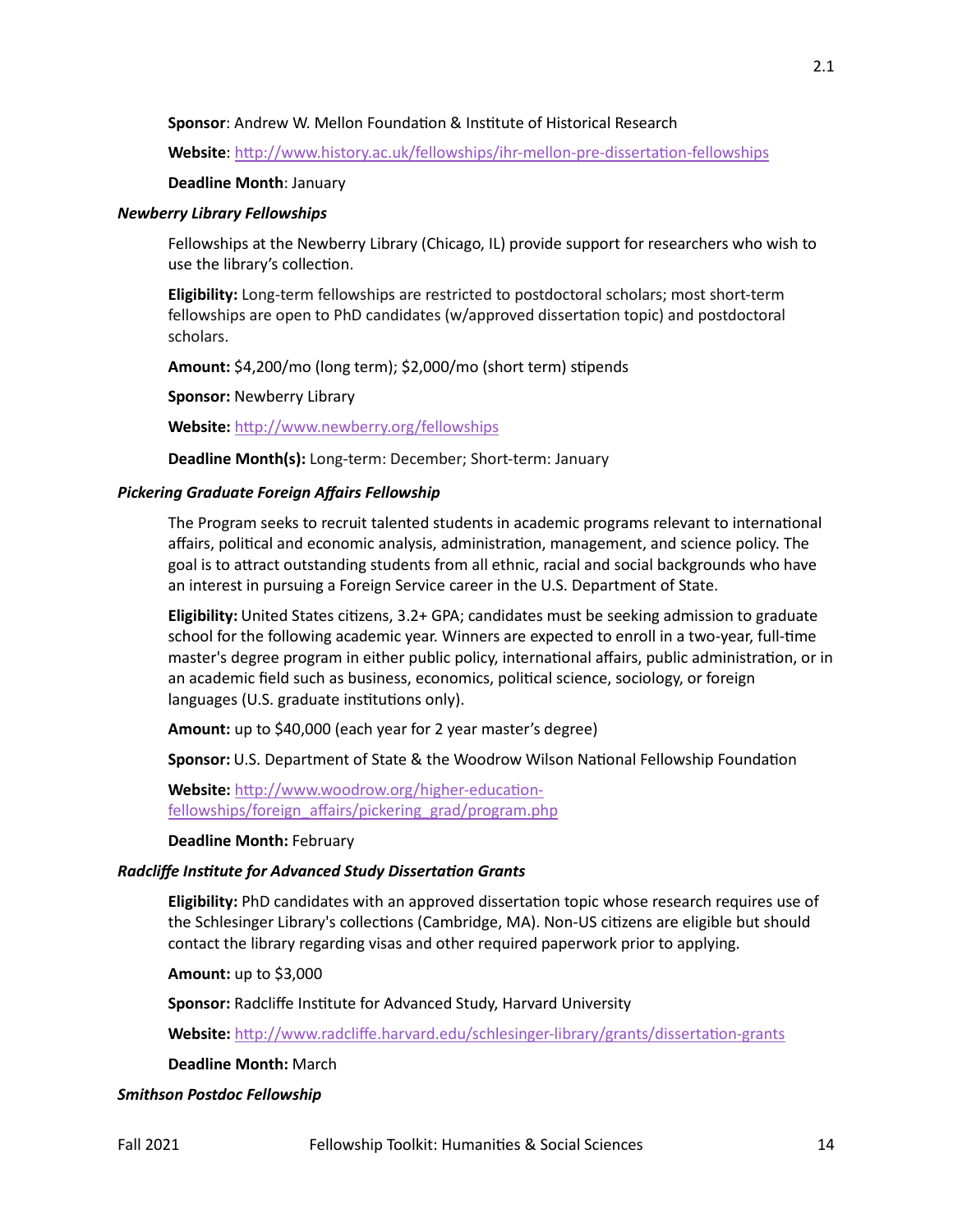The James Smithson Fellowship Program offers an early career opportunity for scholars interested in gaining experience in both scholarship and policy through a Smithsonian lens.

**Eligibility:** U.S. citizens; postdocs not more than 5 years beyond PhD

**Amount**: varies

**Sponsor:** Smithsonian Institute

**Website**: [htp://www.smithsonianofi.com/fellowship](http://www.smithsonianofi.com/fellowship-opportunities/james-smithson-fellowship-program/)-opportuni�es/james-smithson-fellowship[program/](http://www.smithsonianofi.com/fellowship-opportunities/james-smithson-fellowship-program/)

**Deadline Month**: January

#### *Smithsonian Institution Fellowship Program*

Awarded to conduct research in association with members of the Smithsonian professional research staff, and to utilize the resources of the Institution (Washington D.C.).

**Eligibility:** Applicants must propose to conduct research at the Smithsonian in one of its areas of research as outlined in the publication, Smithsonian Opportunities for Research and Study, for a period of three to twelve months, or ten weeks for the Graduate Student Fellowship.

Graduate Student Fellowship: Graduate students must have completed at least one full time semester or have completed the graduate program within the past four months. Graduate Student Fellowships are usually intended for students who have not yet been advanced to candidacy if in a doctoral program.

Predoctoral Fellowships: Students enrolled in a university as candidates for the Ph.D. (ABD). The university must approve the undertaking of dissertation research at the Smithsonian Institution.

Postdoctoral Fellowships: Applicants are eligible to apply for postdoctoral fellowships who have or will have received the Ph.D.

**Amount:** \$6,500 for Graduate Students (10 weeks); \$30,000 for predoc (year); \$45,000 for postdoc (year)

**Sponsor: Smithsonian Institute** 

Website: http://www.si.edu/ofg/Applications/SIFELL/SIFELLapp.htm

#### **Deadline Month:** January

## *Smithsonian Institution Latino Studies Fellowship Program*

Awarded to conduct research related to U.S. Latino history, art and culture in association with members of the Smithsonian professional research staff, and utilizing the resources of the Institution.

**Eligibility**: PhD candidates (ABD) and postdoc

**Amount**: \$30,000 (predoc/yr); \$45,000 (postdoc/yr)

**Sponsor**: Smithsonian Insitute

Website: http://www.si.edu/ofg/Applications/LSFELL/LSFELLapp.htm

**Deadline Month**: January

#### *Smithsonian Lemelson Center Fellowships*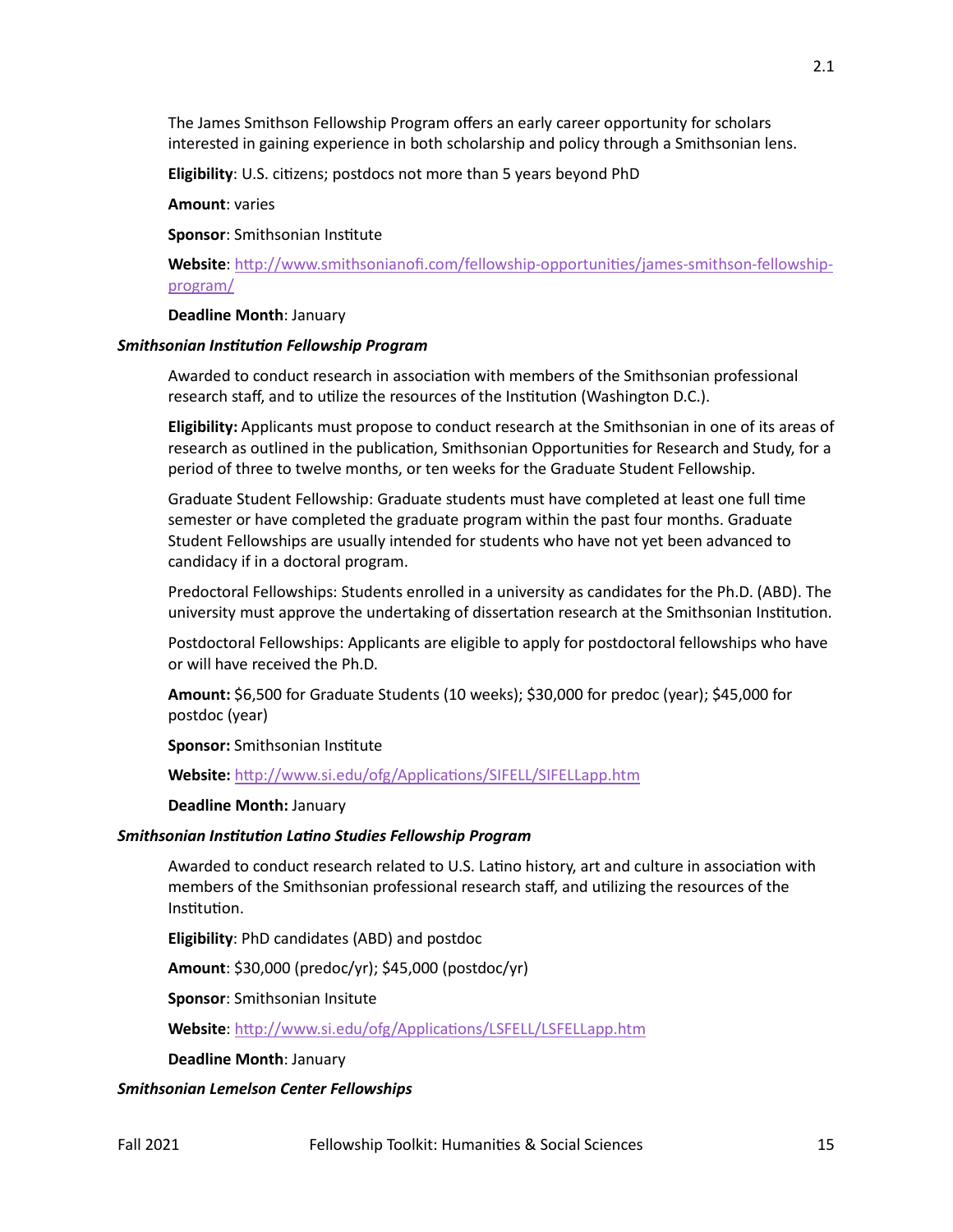Supports projects that present creative approaches to the study of invention and innovation in American society. The programs provide access to the expertise of the Institution's research staff and the vast invention and technology collections of the National Museum of American History (NMAH)

**Eligibility:** Graduate Student; Postdoc; recent Graduate of M.A., or M.S. or equivalent; PhD Candidate (ABD)

**Amount:** Pre-doctoral: \$575/week; postdoctoral and professional: \$870/week

**Sponsor:** Smithsonian Institute

**Website:** htp://www.smithsonianofi.com/fellowship-opportuni�es/lemelson-centerfellowships/

**Deadline Month:** January

### *Smithsonian Peter Buck Fellowships*

1-3 years funding to work in area of study related to the National Museum of Natural History's research staff, collections and facilities.

**Eligibility**: Graduate students; PhD candidates; postdocs

**Amount**: Equal to other predoc and postdoc SI fellowships

**Sponsor: Smithsonian Institute** 

**Website**: [htp://www.smithsonianofi.com/fellowship](http://www.smithsonianofi.com/fellowship-opportunities/peter-buck-fellowship/)-opportuni�es/peter-buck-fellowship/

**Deadline Month**: January

### *Smithsonian Fellowships (Other)*

Website: http://www.smithsonianofi.com/fellowship-opportunities/latino-museum-studies[program/](http://www.smithsonianofi.com/fellowship-opportunities/latino-museum-studies-program/)

### *Spencer Foundation/National Academy of Education (NAEd) - Dissertation Fellowship Program*

The Program encourages scholars from a wide range of disciplines to undertake research relevant to the improvement of education. Fellowships support individuals whose dissertations show potential for bringing fresh and constructive perspectives to the history, theory, or practice of formal or informal education anywhere in the world. The Fellowship is for one year.

**Eligibility**: Applicants need not be citizens of the United States; however, they must be candidates for the doctoral degree (ABD) at a graduate school within the United States. Applicants should have a demonstrated record of research experience in education.

**Amount: \$25,000 stipend.** 

Website: http://www.naeducation.org/NAED\_080200.htm

**Deadline**: Late Sept./Early October

### *SSRC Dissertation Proposal Development Fellowship (DPDF)*

The Dissertation Proposal Development Fellowship (DPDF) Student Fellowship Competition is organized to help mid-stage graduate students in the humani�es and social sciences formulate effective research proposals through scholarly exchange within interdisciplinary areas of study. Each year, the program offers disserta�on proposal development workshops led by pairs of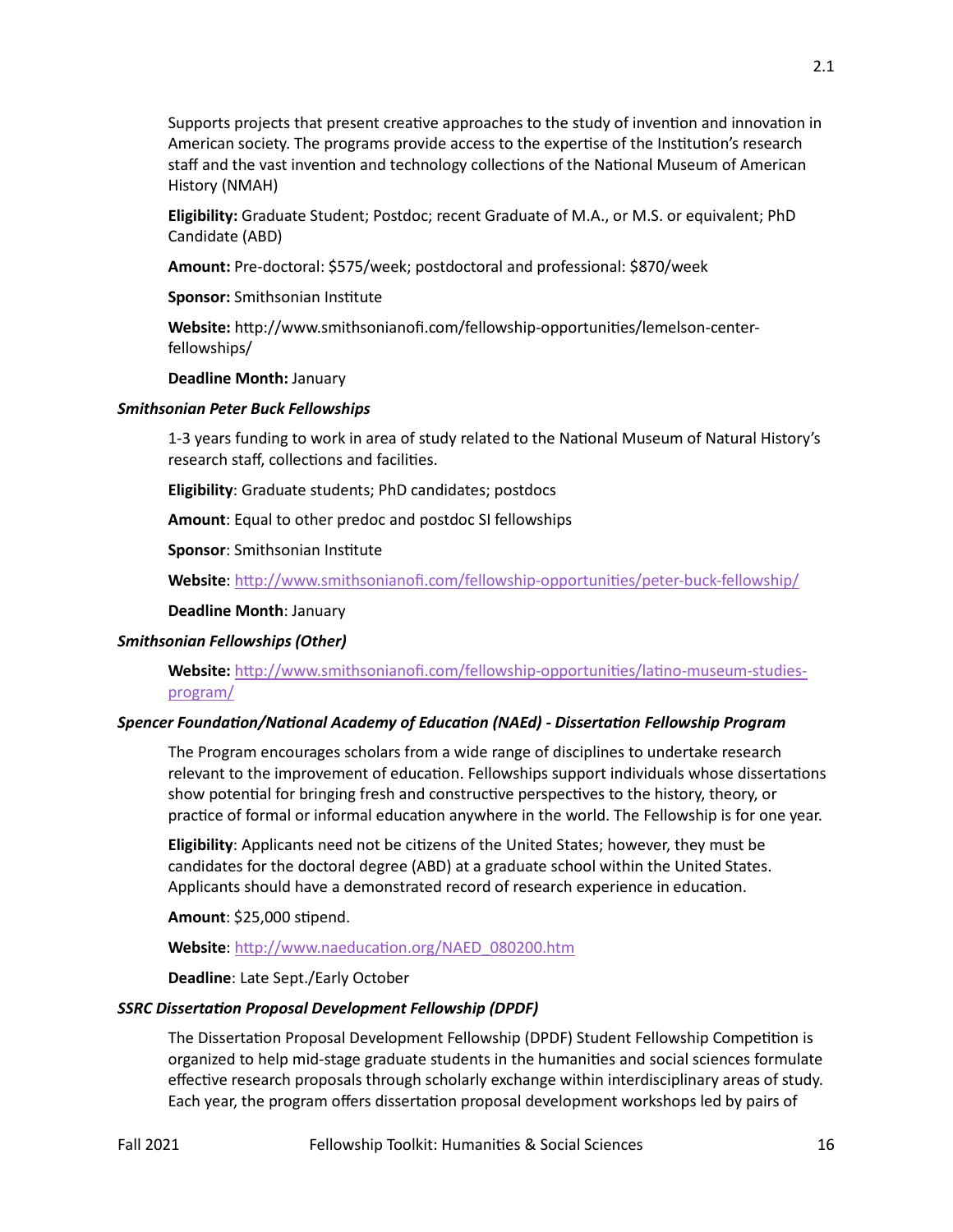tenured senior faculty in the US and abroad who define emerging or reinvigorated multidisciplinary research fields.

**Eligibility:** Ph.D. students in social science or humani�es disciplines who have completed their major course requirements and are beginning to design research proposals. Non-U.S. citizens may apply.

**Amount:** Travel and lodging expenses to atend spring and fall workshops; up to \$5,000 to support direct summer research expenses.

**Sponsor:** Andrew W. Mellon Foundation & the Social Science Research Council

**Website:** [htp://www.ssrc.org/fellowships/dpdf](http://www.ssrc.org/fellowships/dpdf-fellowship/)-fellowship/

**Deadline Month:** January

#### *SSRC International Dissertation Research Fellowship (IDRF)*

The Mellon International Dissertation Research Fellowship (IDRF) offers nine to twelve months of support to graduate students in the humanities and humanistic social sciences who are enrolled in PhD programs in the United States and conducting dissertation research on non-US topics.

**Eligibility:** PhD students in the humani�es and social sciences -- regardless of citizenship. Applicants must complete all PhD requirements except on-site research by the time the fellowship begins.

**Amount:** \$20,000 (average)

**Sponsor:** Andrew W. Mellon Foundation & the Social Science Research Council

**Website:** [htp://www.ssrc.org/fellowships/idrf](http://www.ssrc.org/fellowships/idrf-fellowship/)-fellowship/

**Deadline Month:** November

#### *Woodrow Wilson Doctoral Dissertation Fellowship in Women's Studies*

**Eligibility**: PhD candidates (ABD) wri�ng on issues related to women, gender, women's studies or feminist/gender/LGBTQ theory

**Amount**: TBD

**Sponsor: Woodrow Wilson Foundation** 

Website: http://www.woodrow.org/higher-educationfellowships/women\_gender/application.php

**Deadline Month**: Fall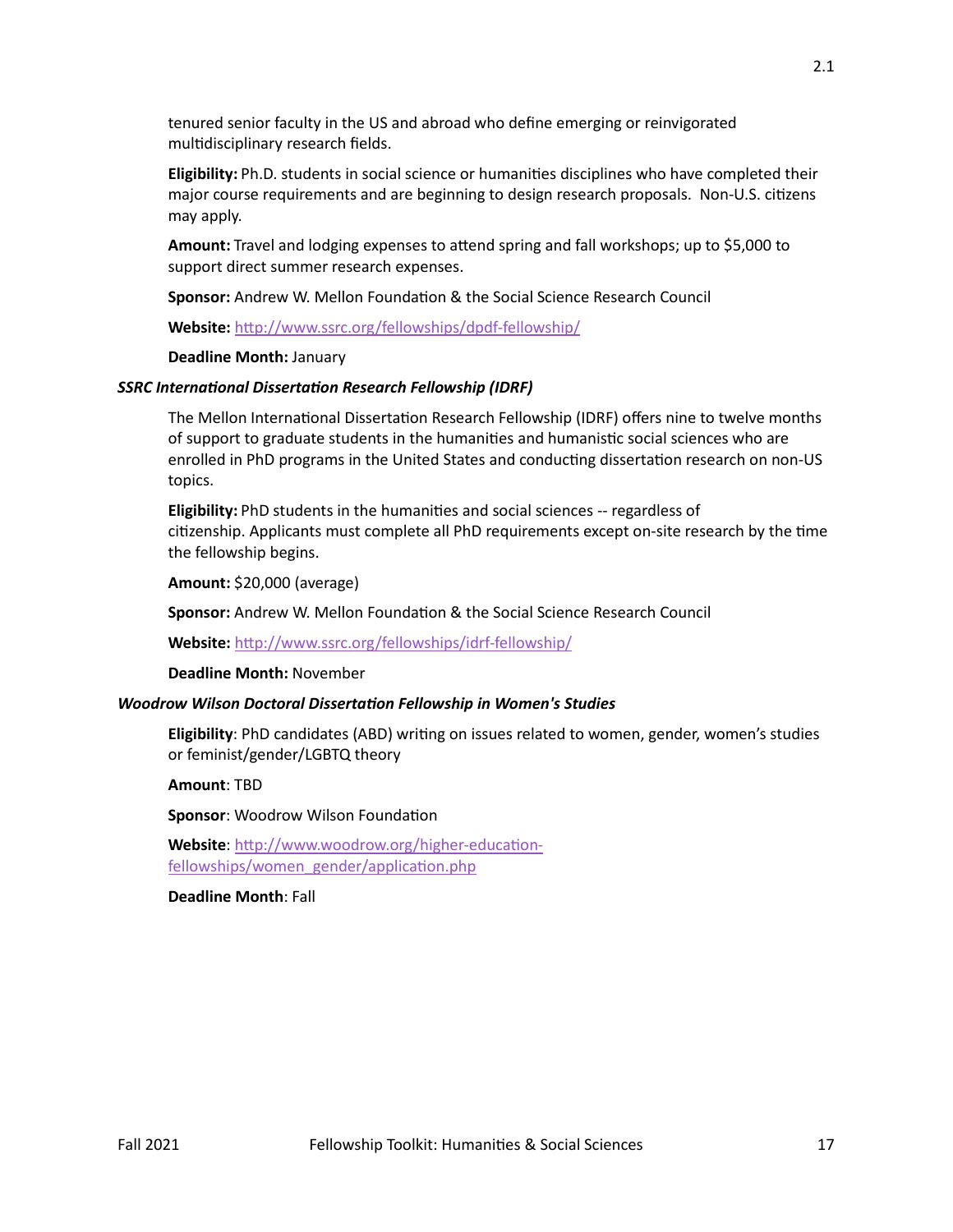## 4. BUILD YOUR SUPPORT TEAM



Before you even begin an application process, you need to think about who is in your corner. While fellowships are awarded to individuals, it often takes a team effort to win one. Faculty and other academic professionals are here to support students and postdocs. Yes, they also have other things to worry about, like research, grading, departmental politics and parking. That said, the vast majority of academics are excited to help a budding scholar and can provide useful advice, letters of recommendation (LORs), feedback on application materials, as well as encouragement and moral support.

Your ability to organize your application process (see Application Timeline, section 5) can greatly assist your faculty and ensure that they can offer the best possible support. No one appreciates last minute requests.

### LETTER WRITERS

Every fellowship requires letters of recommendation (LORs). If you are in the very early stages of your graduate career, you may need to rely on faculty from your undergraduate institution to provide some of these letters. You should, however, always have a writer at your current institution who can attest to the promise you possessed when they admited you. You should also iden�fy which faculty can address the disciplinary nuances of your proposed scholarly work. It can be helpful to have wellregarded "senior" faculty members or full professors writing for you. Sometimes, however, a substantive letter from a "junior" faculty member is more valuable than a pro-forma letter from an established expert who doesn't know you well. If you have a thesis advisor or dissertation director, that person should *always* write one of your letters. (If they don't, a foundation will wonder why.)

Spend enough time with your letter writers in the course of your graduate studies to enable them to see your intellectual potential and strengths. Go to office hours, ask questions, seek advice. When it's time to ask for a letter of recommendation, share your CV and any relevant scholarly work. Tell them who else is writing for you and why they are an important part of your application.

Finally, give them enough TIME to draft a substantive letter. A month is good. Be sure they know the deadline and be sure to follow-up repeatedly. (Seriously, they will need reminders and will be grateful for them!) Explain how the letter should be submitted (usually online) and that you will register them with the application site. Confirm that you are using the correct email address when you register them.

FYI, ONSF is happy to offer advice and guidance to faculty who are writing letters of recommendation. We can review of a draft or just proofread. Interested faculty can contact: [vin.moscardelli@uconn.edu](mailto:vin.moscardelli@uconn.edu).

### OUTSIDE READERS

In addition to faculty letter writers, who might also provide feedback on your application materials, it can be a good idea to have an "outside reader" who is not in your exact field or subfield but who can grasp the general purpose and value of your work. This person might able to provide feedback on a personal statement, or if he or she is in a related field, perhaps even a proposal. Many times application reviewers will come from a variety of disciplines and you will need to make yourself clear to a wider audience than usual. Learn the make-up of review panels from the foundation and seek out readers who might mirror their level of expertise.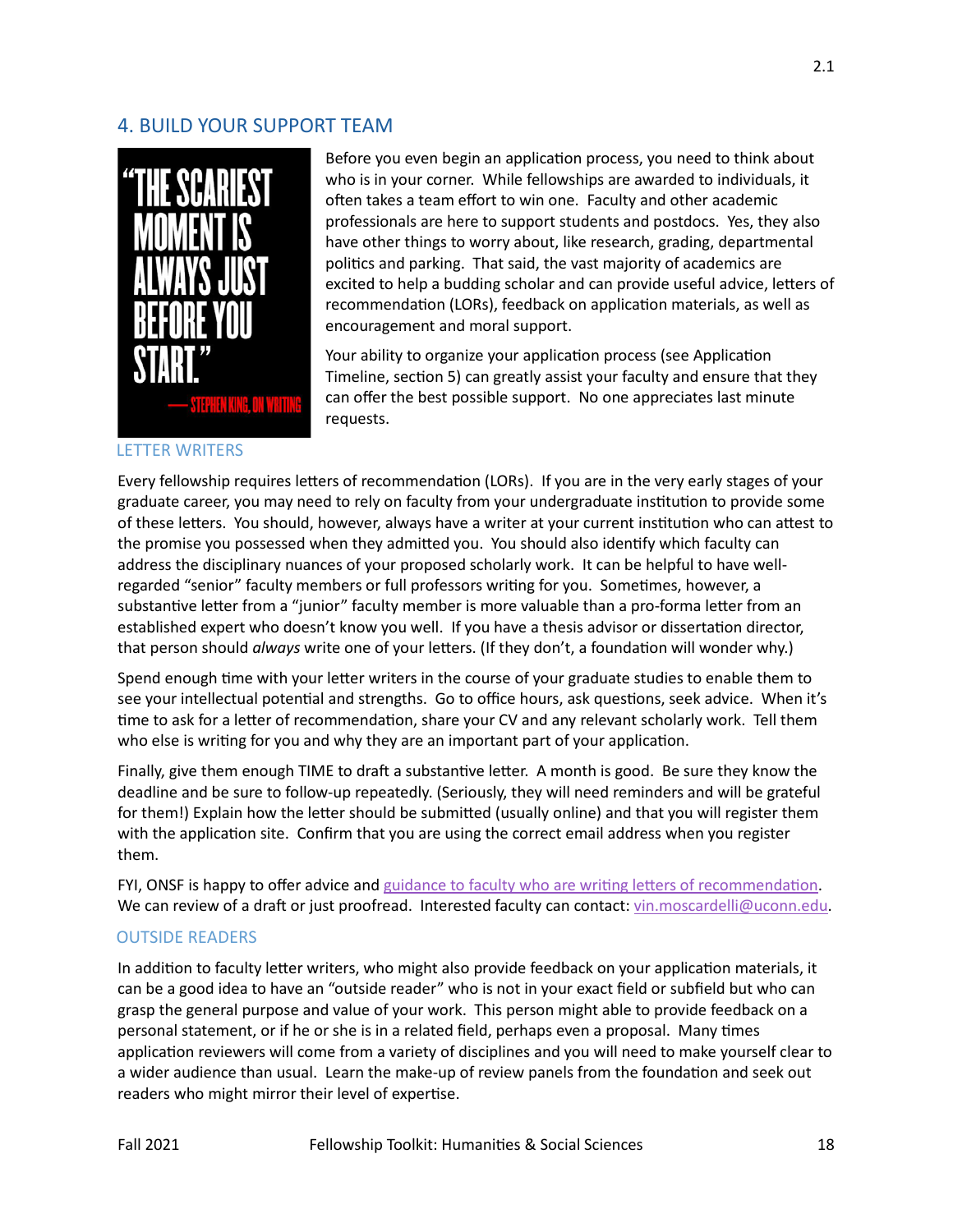In some cases, advisors at ONS&F can be useful outside readers for proposals and are always happy to provide feedback on personal statements. Vin Moscardelli is a political scientist by training and LuAnn Saunders-Kanabay has a degree in medieval history. Both have advising hours on Nexus. Or contact Vin directly via email or phone: [vin.moscardelli@uconn.edu;](mailto:vin.moscardelli@uconn.edu) 860-486-0087.



The graduate tutors at the University Writing Center (located in Babbidge Library) are trained to respond to personal statements; often these tutors will have fellowship-writing experience themselves. Each semester, the Writing Center offers a variety of graduate student workshops and retreats, including personal statement writing workshops.

# 5. APPLICATION TIMELINE

## PLAN AHEAD

Applying for fellowships takes advanced planning and a degree of organization. You will need TIME to plan and prepare a competitive application. Last minute applications are rarely (if ever) successful. How much time? Between 6-8 weeks is ideal; perhaps you could get away with a month if you are able to concentrate your time. The point is that you will need to work your application process into your already busy schedule. Get used to it – this is what academics do! Consider applying for funding and sharing your proposals and work as an integral part of your job.



## **ORGANIZE**

Don't put all your eggs in one basket – apply to every available opportunity. With some organization, you can

thoughtfully adapt your materials to suit the requirements of each application. You do need to address the purpose of each award, however, and you do need to be sure your letter writers are on board and keep LORs on file for you.

YOU are in charge of your application, but you are not alone in the process. You may be relying on faculty to write letters of recommendation, provide feedback on proposals and other advisors to read and proofread your work. It is important to follow-up with all of your supporters well in advance of the deadline.

**Enter your application process into your calendar**, along with your course assignments and teaching/research and writing responsibilities. Break it down into manageable steps. Fellowship applications should not be the big "extra" thing you don't have time for; they should be scheduled into your academic career. Within this process, you will need time not only for writing and filling out application materials, but you will need to reflect and obtain feedback. You will also need to build-in time for unexpected delays and technical difficulties. Deadlines for these opportunities are firm. Even if a technical error is not your fault, you are still responsible for submitting your application on time. For this reason, aim to be done a week in advance, if possible. Sometimes even weather can be a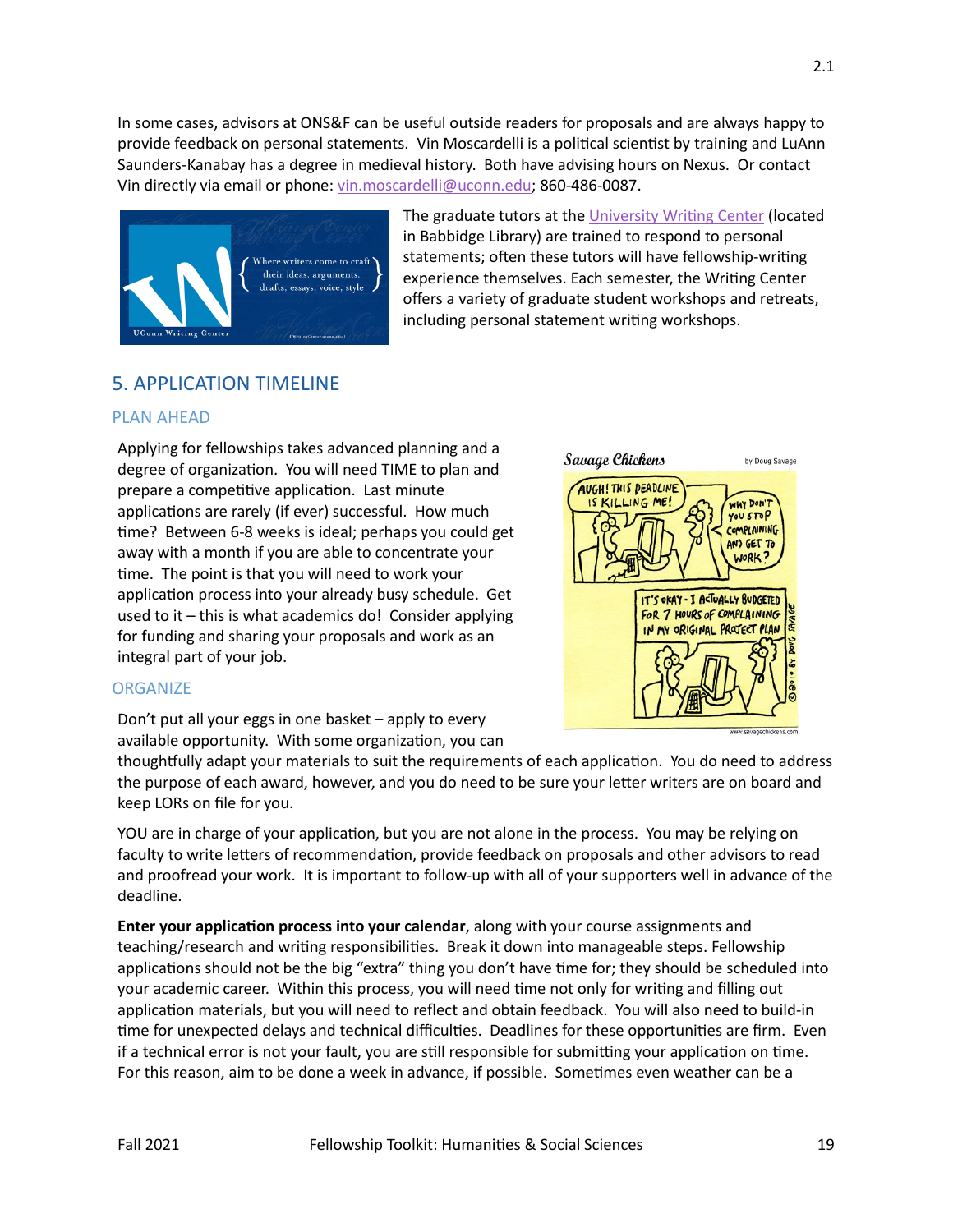factor, especially during hurricane season when major power outages always seem to collide with major fellowship deadlines.

If you are working through to a precise deadline, be sure you know the exact TIME of day application is due. Sometimes it's at the end of a business day and sometimes it's midnight or 11:59pm. Also check the time zone. Most systems shut down at a precise time – one second late is too late!

*"I love deadlines. I like the whooshing sounds they make as they fly by."* – Douglas Adams

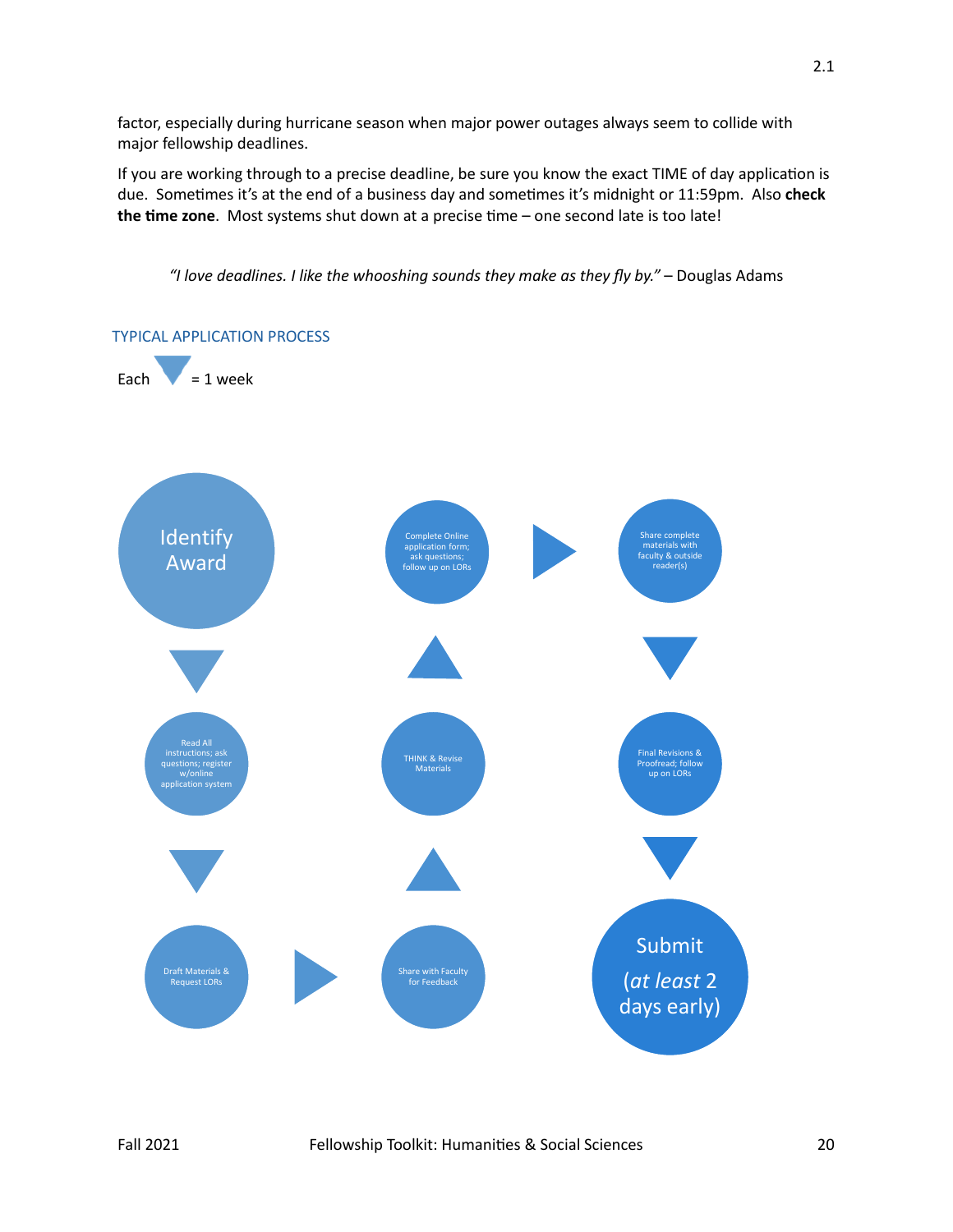## 6. APPLICATION TIPS

- Consider applying for funding to be part of your work. Schedule it into your week.
- It's a process break it down into steps.
- Start early at least two-three months before the deadline.
- Get advice from your faculty & ONS&F about competitions and funding agencies: build your team!
- **READ THE INSTRUCTIONS** read *every* word of the solicita�on, *every* word of the website. Knowing the exact guidelines will make the process easier AND ensure that you don't miss something vital. You can also get a good sense of "what they are looking for" in the way they map out instructions (i.e. if they mention "culture" forty times, you may want to address the cultural significance of your project).
- Before drafting your statements, talk to previous applicants. Look at their materials. You can learn about previous winners on the websites and may even be able to contact them for advice.
- Get advice from your faculty & ONS&F about your statements and application materials.
- Ask for letters of recommendation *well* before the deadline (at least 4 weeks).
- Keep scanned copies of your official transcripts and test scores handy and up-to-date.
- Keep an updated CV.
- Use the helpline or email the foundation with questions. (Do check the website first, though, to see if you questions appears on an FAQ page or can be easily answered in the instructions!)
- Use the University Writing Center. Not only can you take advantage of a personal statement workshop, but also you might find writing "bootcamps" a good way to carve out time for your applications.
- Revise & proofread as if for publication. One reason that last-minute applications don't fly is because they contain careless errors.
- Make a PDF of your finished online application, if possible, before your submit it.
- Keep copies of all your materials (for your records and for future applications).
- Submit early technical difficulties can occur close to the deadline.
- If technical difficulties do occur, contact the foundation immediately for advice.